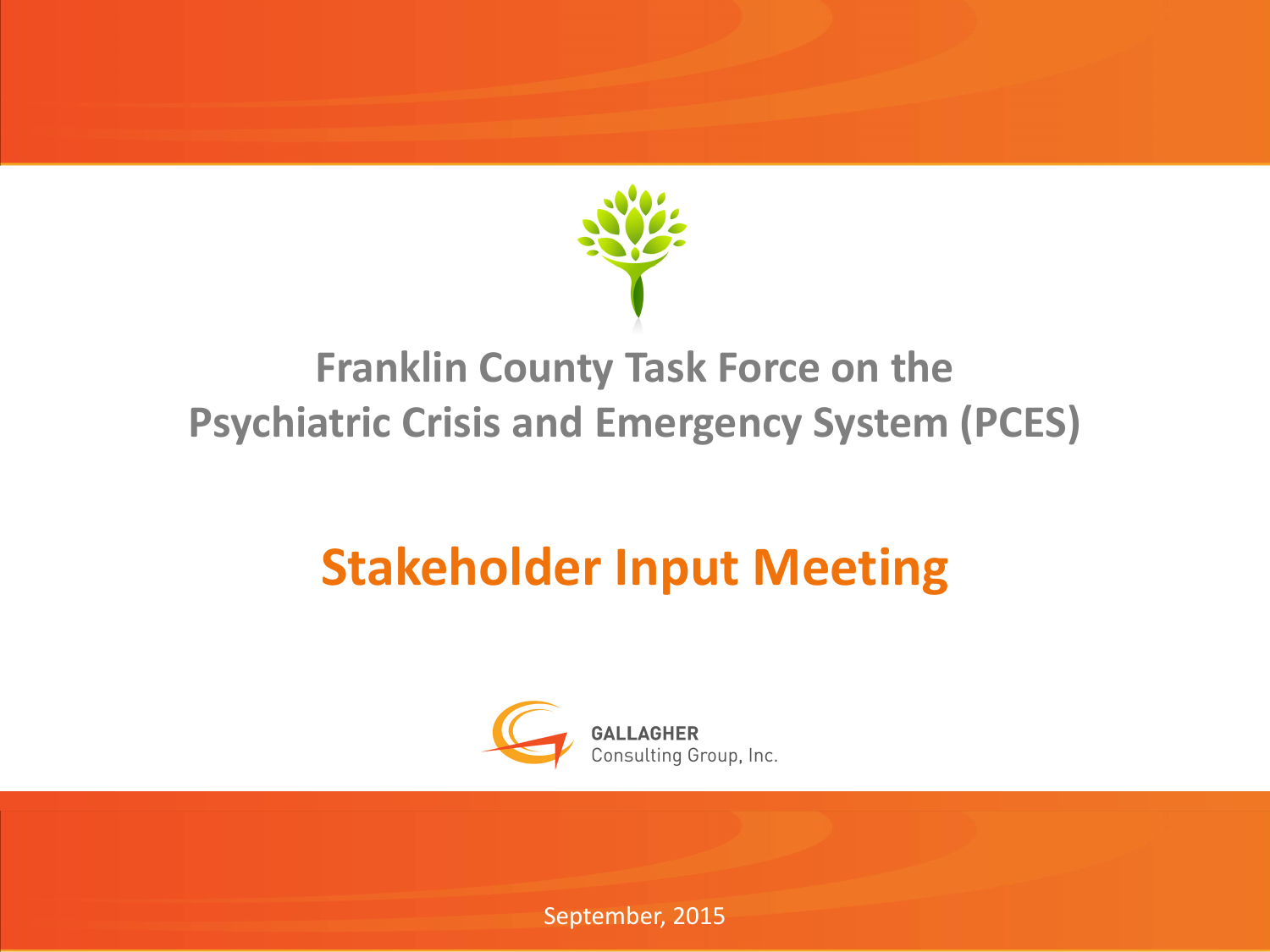# Community situation Impetus for the task force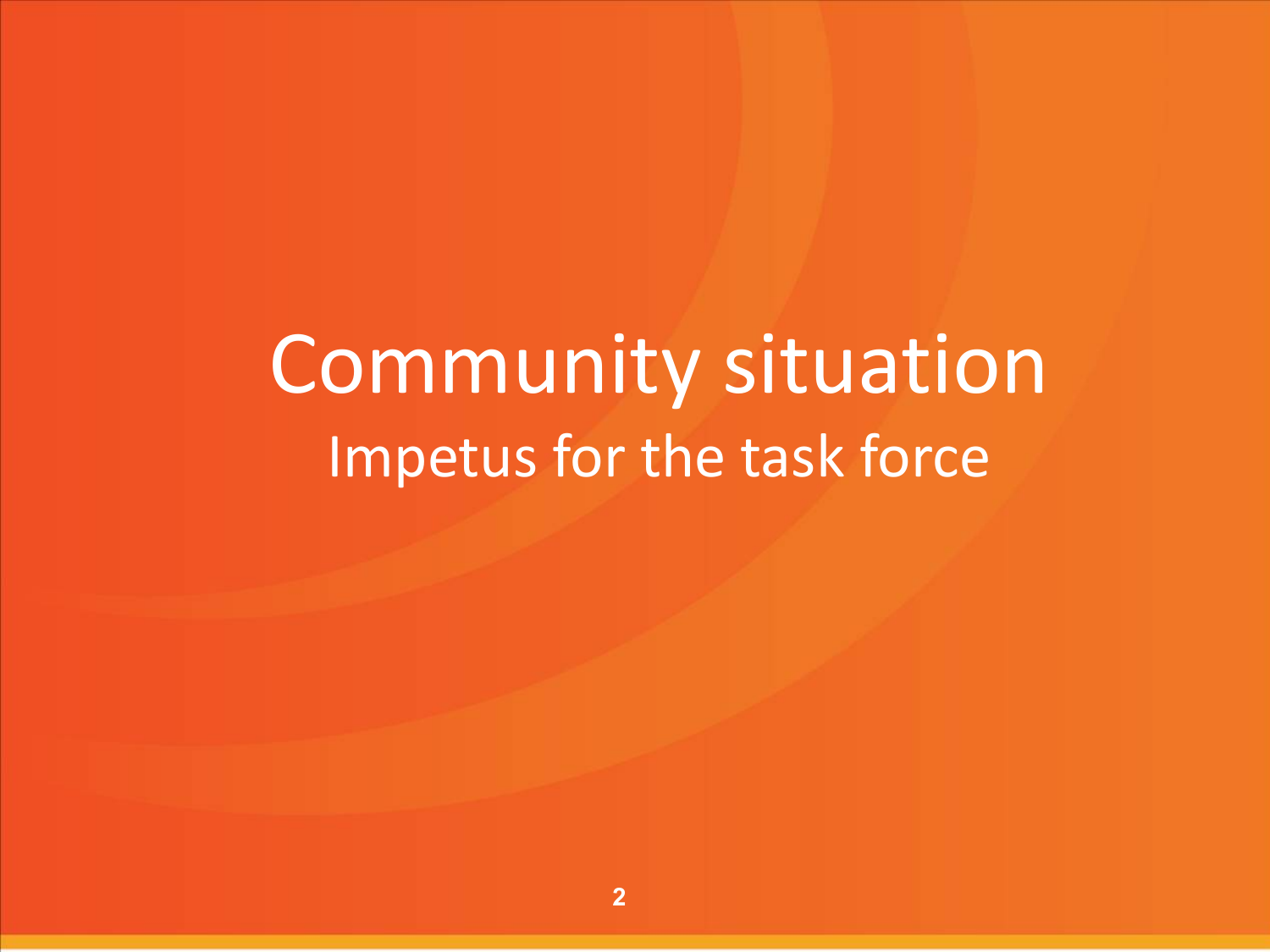### **Volume by Month: FCBB Reports**



May '09 to August '15 177% increase in ED referrals 187% increase in med/surg referrals





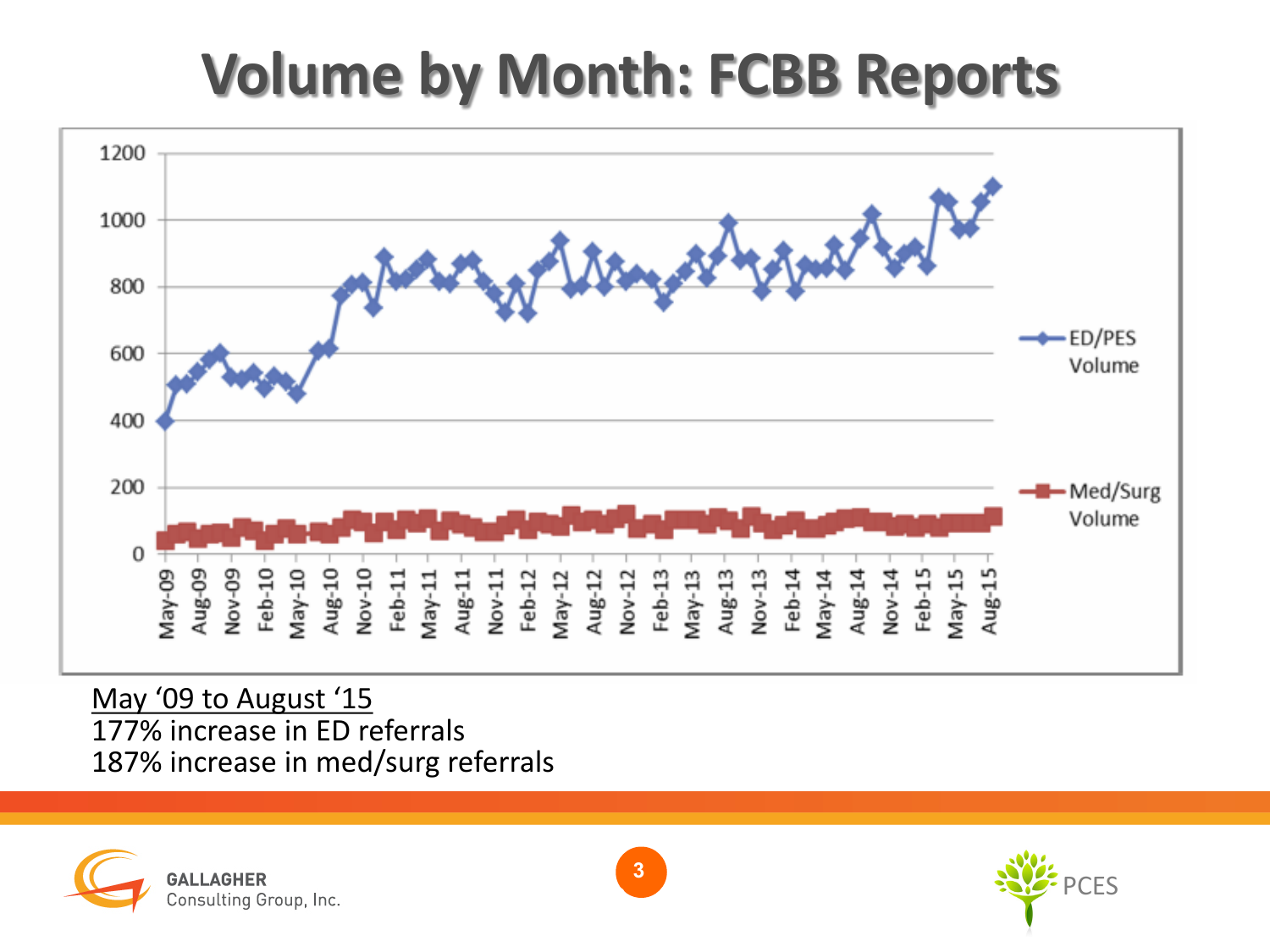





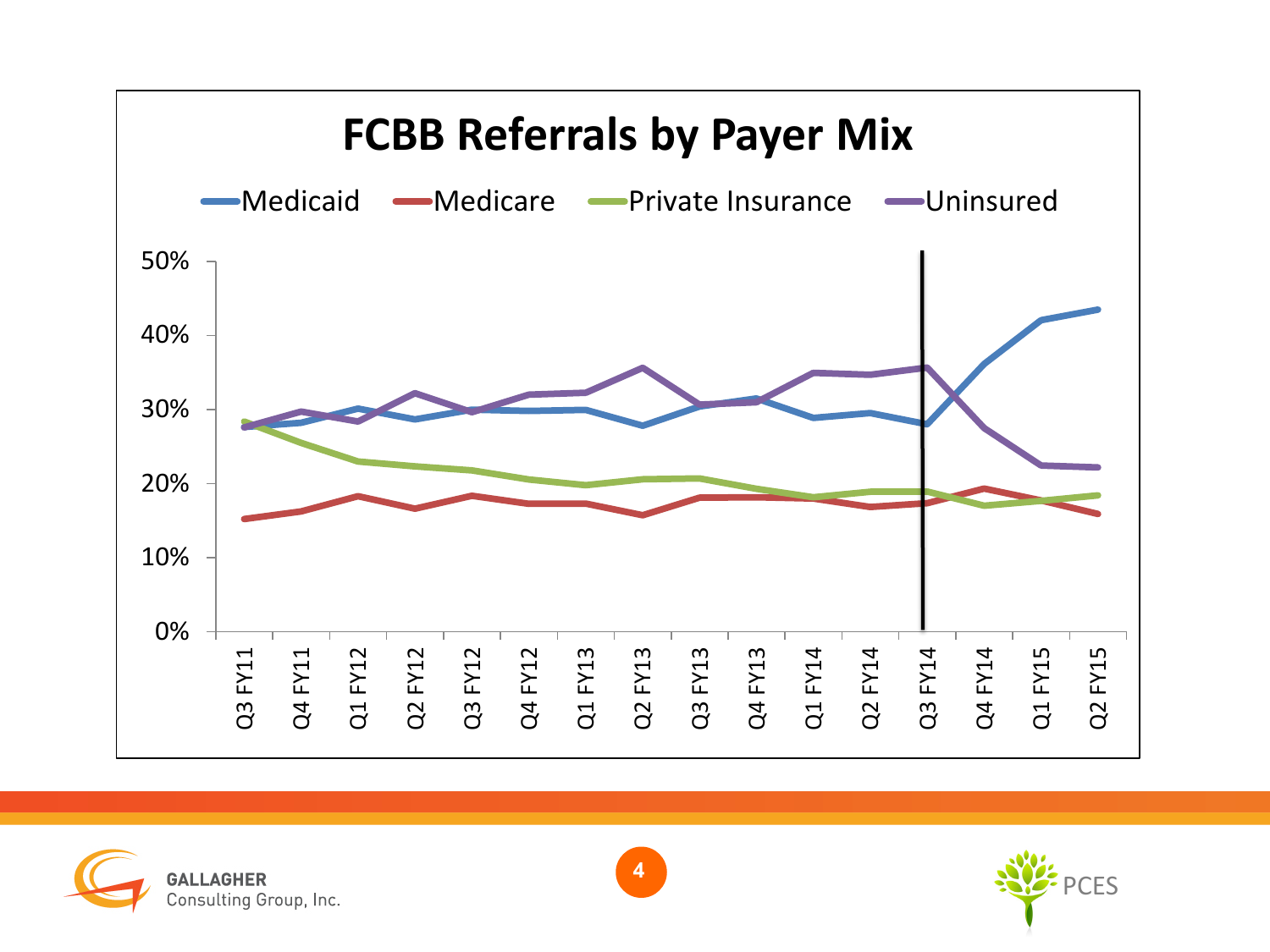### **Christmas in July July 27, 2015 FCBB**

94 patients awaiting placement Nearly all systems on surge

Of the 94 patients:

50 Medicaid (61%) 16 Self pay (21%) 21 Medicare (13%) 7 private insurance (5%)

General hospitals had 7 beds available

#### **Adult Patient Exchange Bichange Adolescents**

| F.              | Send Facility     | Racy System  | Waart 5 |
|-----------------|-------------------|--------------|---------|
| buhanga         | OSU East          | None         |         |
| <b>Juchange</b> | <b>Receively</b>  | None         |         |
| buhango         |                   | None         |         |
| <b>Schange</b>  | Gunt              | None         |         |
| buhango         |                   | None         |         |
| ischange        |                   | None         |         |
| <b>Achange</b>  |                   | None         |         |
| schange         | Gaint             | NotCard      |         |
| <b>Suchange</b> | MCVI              | None         |         |
| change          | St Ann            | None         |         |
| <b>Schange</b>  | kvansk l          | None         |         |
| <b>Jachango</b> | <b>Grant</b>      | None         |         |
| <b>Sechange</b> | Roominder.        | None         |         |
| ischange        | CBW               | None         |         |
| buhanga         | CISW              | None         |         |
| <b>Schange</b>  |                   | None         |         |
| buhanga         | MCE               | None         |         |
| <b>Suchange</b> | CISM              | None         |         |
| achango         | Gaint             | None         |         |
| buhanga         | Rwasaki           | None         |         |
| <b>Scharge</b>  | Wastervike        | None         |         |
| <b>Suthango</b> | CBW               | None         |         |
| <b>Schange</b>  | CISW              | None         |         |
| achange         | <b>United</b>     | None<br>None |         |
| schange         | MCGC              | None         |         |
| ischange        |                   |              |         |
| <b>Suchange</b> | LED.              | None         |         |
| iki Pungo       | <b>OSU East</b>   | None         |         |
| <b>Suchange</b> | œU                | None         |         |
| <b>Surfamps</b> | CSU <sup>T</sup>  | None         |         |
| is:Puingo       | OSU East          | None         |         |
| schange         | œU                | None         |         |
| achango         | 080               | None         |         |
| <b>Suchange</b> | <b>OSU</b>        | None         |         |
|                 | --<br><b>CELL</b> | None         |         |
| buhango         | المستنبذة         |              |         |
| in hange        | <b>OSU East</b>   | None         |         |
| <b>Suchange</b> | أتتبع             | None         |         |
| <b>Schange</b>  | <b>GSU</b>        | None         |         |
|                 | --<br><b>GSU</b>  | None         |         |
| <b>Suchange</b> | ٠                 |              |         |
| <b>Jackango</b> | <b>GSU</b>        | None         |         |
|                 | ـــ               |              |         |
| <b>Schange</b>  | <b>OSU East</b>   | None         |         |
| bichángo        |                   | None         |         |
| <b>Schange</b>  | CISW              | None         |         |
| buhango         | Rowanse           | None         |         |
| ischange        |                   | None         |         |
| achange         | --                | OΨ           |         |
| <b>Suchange</b> |                   | None         |         |
| <b>Schange</b>  |                   | None         |         |
| buhanga         | MCE               | None         |         |
| <b>Suchange</b> | CISW              | None         |         |
| achango         | CISM              | None         |         |
| bichange        | Grant             | None         |         |
| ischange        | Guit              | Norse        |         |
| buthango        | <b>MCVI</b>       | None         |         |
| <b>Schange</b>  | MCE               | None         |         |

| <b>CSOX</b> | Pret Source                                   | Department                | die Ertered                            |
|-------------|-----------------------------------------------|---------------------------|----------------------------------------|
|             | Interiol - Medicaid MC                        | <b>ED/PES</b>             | 7/3/2015 3:10 PM                       |
|             | Insured - Medicaid                            | <b>BD/PES</b>             | 7/3/2015 S.09 PM                       |
|             | Insured - Medicaid                            | ED/PES                    | 7/3/2015 S.Sit PM                      |
|             | Insured - Medicaid                            | <b>ED/PES</b>             | 7/3/2015 7:27 PM                       |
|             | Insured - Medicare                            | ED/PES                    | 7/4/2015 6:53 AM                       |
|             | Insurad - Medicaid                            | <b>ED/PES</b>             | 7/4/2015 7:50 AM                       |
|             | Insured - Medicard                            | <b>ED/PES</b>             | 7/4/2015 7:51 AM                       |
|             | Sif Pay - Charty                              | <b>ED/PES</b>             | 7/4/2015 9:31 AM                       |
|             | Insurad - Madicare                            | <b>ED/PES</b>             | 7/4/2015 12:59 PM                      |
|             | Insured - Medicard                            | ED/PES                    | 7/4/2015 2:11 PM                       |
|             | Insurad - Madicaid                            | <b>ED/PES</b>             | 7/4/2015 6:46 PM                       |
|             | Saf Rw - Charty                               | Mid/Surg                  | 7/4/2015 6:52 PM                       |
|             | Insurat - Madicare                            | Med/Surg                  | 7/4/2015 6:52 PM                       |
|             | Sof Pay - Charly                              | <b>ED/PES</b>             | 7/5/2015 6:40 AM                       |
|             | Saf Pay - Charty                              | ED/PES                    | 7/5/2015 6:50 AM                       |
|             | Insured - Medicaid                            | <b>ED/PES</b>             | 7/5/2015 11:21 AM                      |
|             | Insurad - Privata/Other                       | Mad/Surg                  | 7/5/2015 11:22 AM                      |
|             | Insurad - Madicare                            | <b>ED/PES</b>             | 7/5/2015 5:10 PM                       |
|             | Insured - Medicad                             | <b>BD/PBS</b>             | 7/5/2015 S.42 PM                       |
|             | Insured - Medicard                            | ED/PES                    | 7/5/2015 5:43 PM                       |
|             | Insured - Medicaid                            | ED/PES                    | 7/5/2015 S.44 PM                       |
|             | Insured - Medicald                            | ED/PES                    | 7/5/2015 6:04 PM                       |
|             | Sof Pay - Charity                             | <b>ED/PES</b>             | 7/5/2015 6:05 PM                       |
|             | Insured - Medicard                            | <b>ED/PES</b>             | 7/6/2015 7:33 PM                       |
|             | Insurad - Privata/Other                       | <b>ED/PES</b>             | 7/5/2015 7:45 PM<br>7/5/2015 8:20 PM   |
|             | Insured - Medicaid                            | <b>BD/PES</b>             |                                        |
|             | Insured - Medicald MC                         | ED/PES                    | 7/5/2015 11:06 PM                      |
|             | Saf Pay - Charly                              | <b>BD/PBS</b>             | 7/5/2015 11:08 PM                      |
|             | Insurad - Madicana<br>Insured - Medicad       | Med/Surg<br><b>ED/PES</b> | 7/5/2015 11:09 PM<br>7/5/2015 11:10 PM |
|             | Saf Pay - Charity                             | ED/PES                    | 7/5/2015 11:10 PM                      |
|             | Insured - Private/Other                       | <b>ED/PES</b>             | 7/5/2015 11:11 PM                      |
|             | Sof Pay - Charly                              | <b>ED/PES</b>             | 7/5/2015 11:11 PM                      |
|             | Insurad - Madicaid MC                         | <b>ED/PES</b>             | 7/5/2015 11:12 PM                      |
|             | Integritd - Medicald MC                       | ED/PES                    | 2/6/2015 11:14 PM                      |
|             | Insured - Medicard MC                         | <b>ED/PES</b>             | 7/5/2015 11:15 PM                      |
|             | Insured - Medicaid                            | <b>ED/PES</b>             | 7/5/2015 11:15 PM                      |
|             | Insured - Medicad                             | <b>BD/PES</b>             | 7/5/2015 11:16 PM                      |
|             |                                               |                           |                                        |
|             | Insured - Medicald MC                         | ED/PES                    | 7/5/2015 11:17 PM                      |
|             | Insured - Medicad MC                          | <b>ED/PES</b>             | 7/6/2015 11:17 PM                      |
|             | Insured - Medicaid MC                         | <b>BD/PES</b>             | 7/5/2015 11:18 PM                      |
|             | Insurat - Madicaid                            | ED/PES                    | 7/6/2015 12:06 AM                      |
|             | Insurad - Madicare                            | <b>BD/PES</b>             | 7/6/2015 12:14 AM                      |
|             | Saf Pay - Out of Pocket<br>Insurad - Madicaid | ED/PES<br>ED/PES          | 7/6/2015 1:01 AM<br>7/6/2015 1-30 AM   |
|             | Insured - Medicare                            | <b>ED/PES</b>             | 7/6/2015 1:40 AM                       |
|             | Insurad - Madicaid                            | ED/PES                    | 7/6/2015 3:44 AM                       |
|             | Insured - Medicald                            | <b>ED/PES</b>             | 7/6/2015 4:06 AM                       |
|             | Insurad - Madcad                              | ED/PES                    | 7/6/2015 6:24 AM                       |
|             | Insured - Medicaid                            | <b>ED/PES</b>             | 7/6/2015 7:16 AM                       |
|             | Saf Pay - Charly                              | ED/PES                    | 7/6/2015 7:17 AM                       |
|             | Saf Pay - Charty                              | <b>ED/PES</b>             | 7/6/2015 8:24 AM                       |
|             | Insured - Medicald                            | <b>BD/PES</b>             | 7/6/2015 8:24 AM                       |
|             | Insured - Medicard                            | ED/PES                    | 7/6/2015 0:17 AM                       |
|             | Insurad - Madicaid                            | Med/Surg                  | 7/6/2015 9:38 AM                       |
|             | fail Ray - Chi                                |                           | <b>/2015 10:15 A/</b>                  |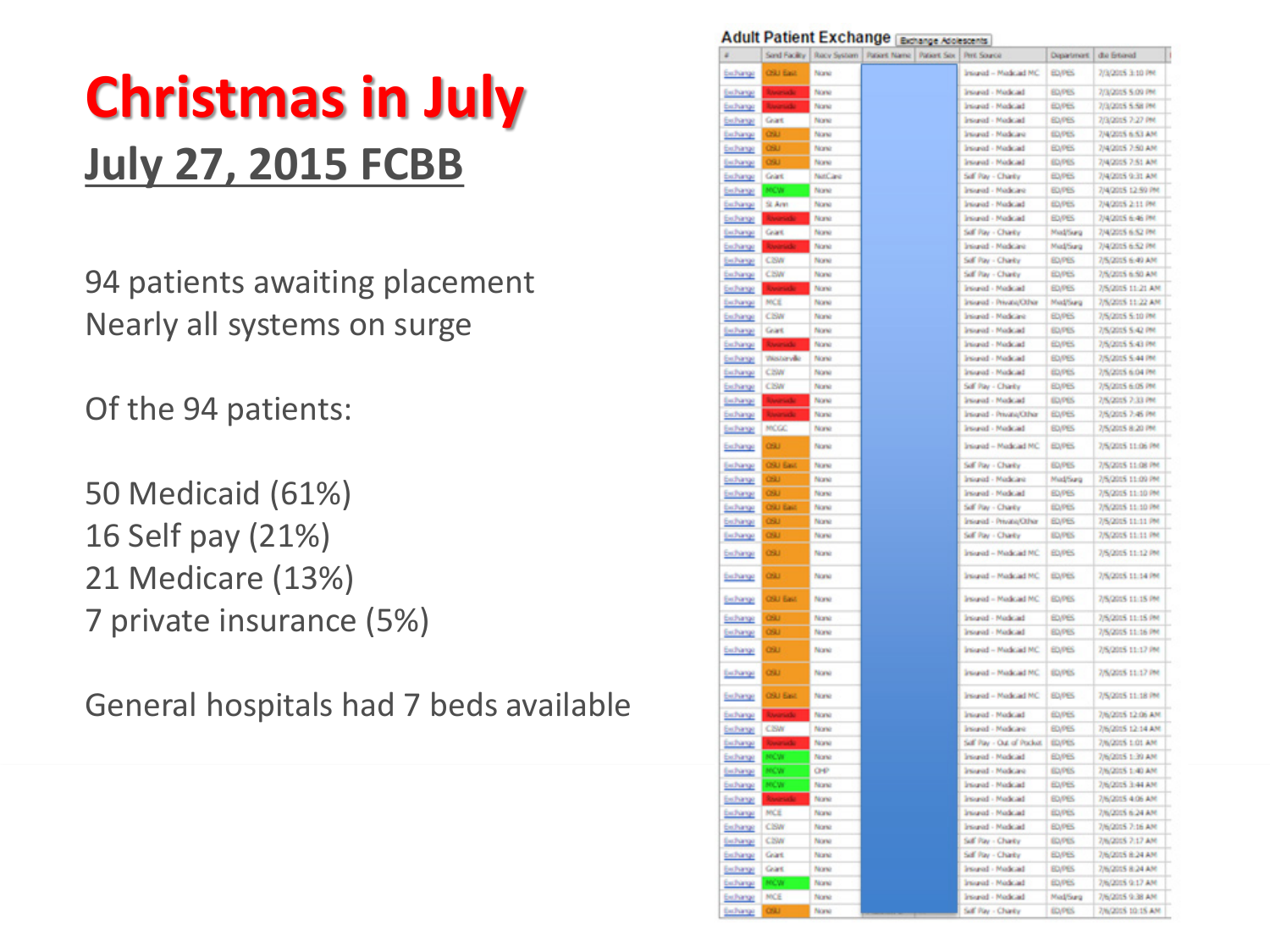### Why create the PCES task force?







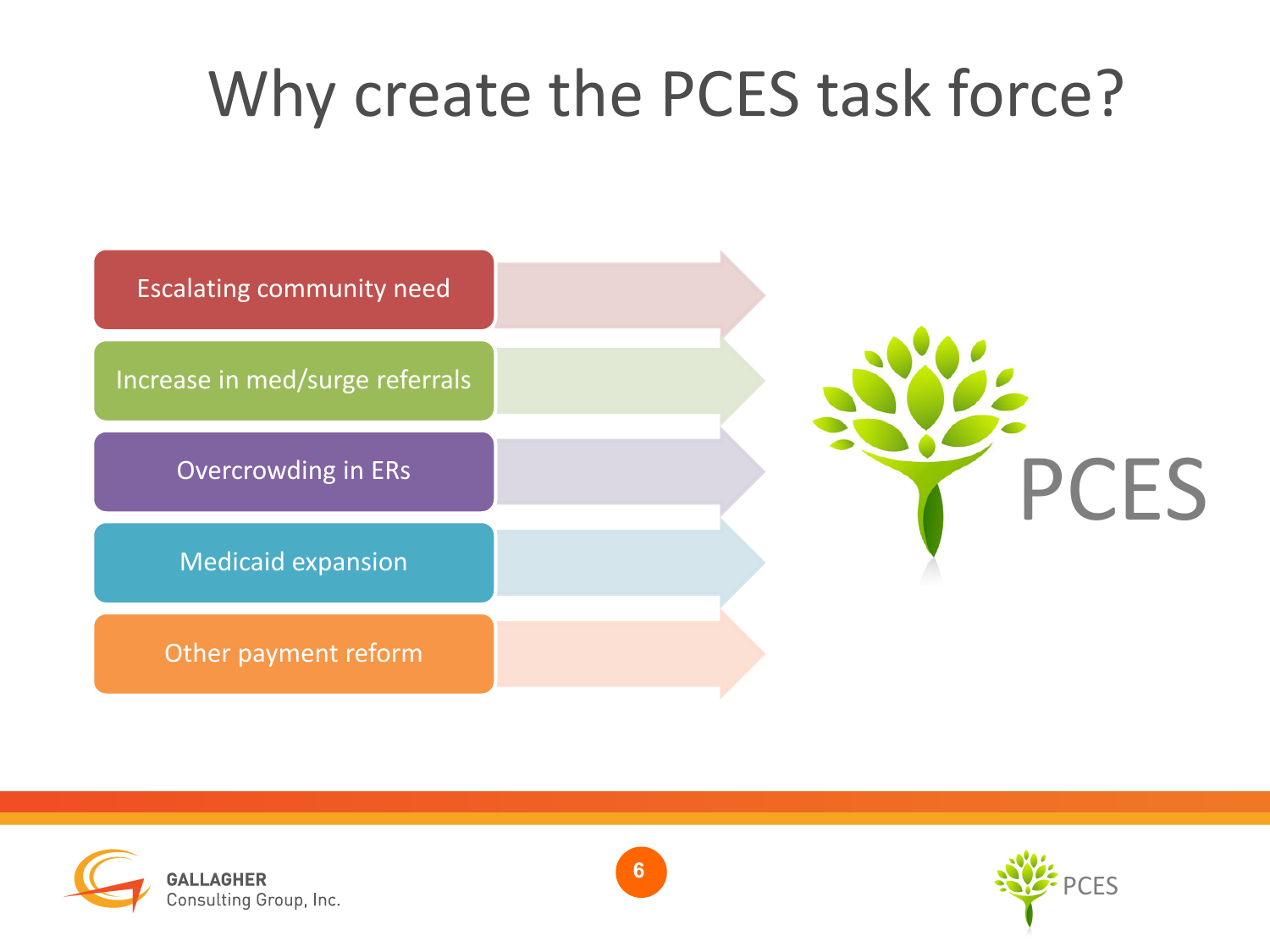# About the task force

**7**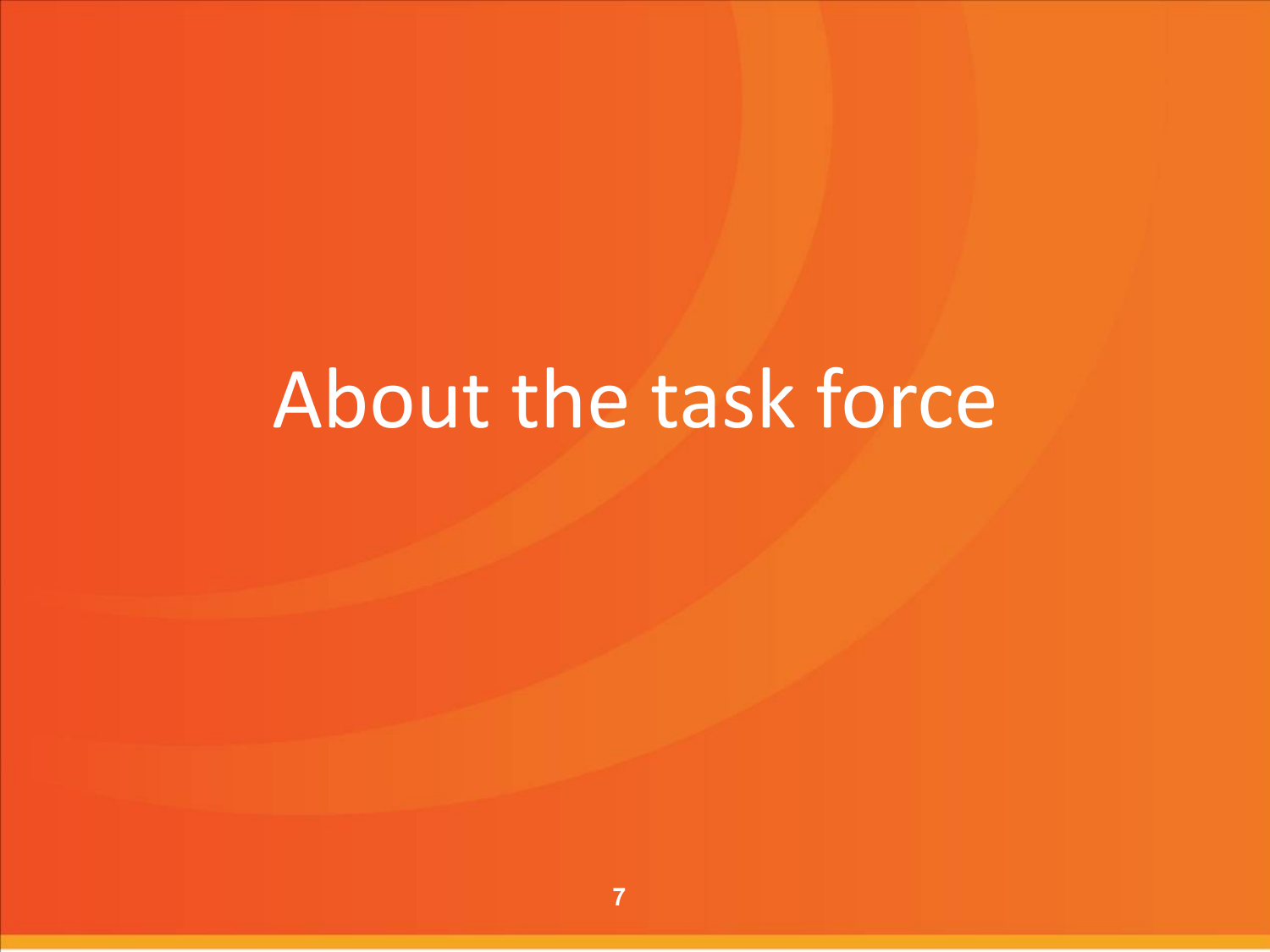# Task force objectives

- To identify best-practice strategies and build agreement to ensure Franklin County has a system well-prepared to meet demand for services;
- Facilitate community discussion among major providers of psychiatric crisis and emergency systems and other interested parties;
- Identify community need for psychiatric emergency services in Franklin County and existing services available;
- Review evidence-based approaches for delivery of psychiatric emergency services; and
- Develop a report to share recommendations to improve the system, and determine next steps to implement them.





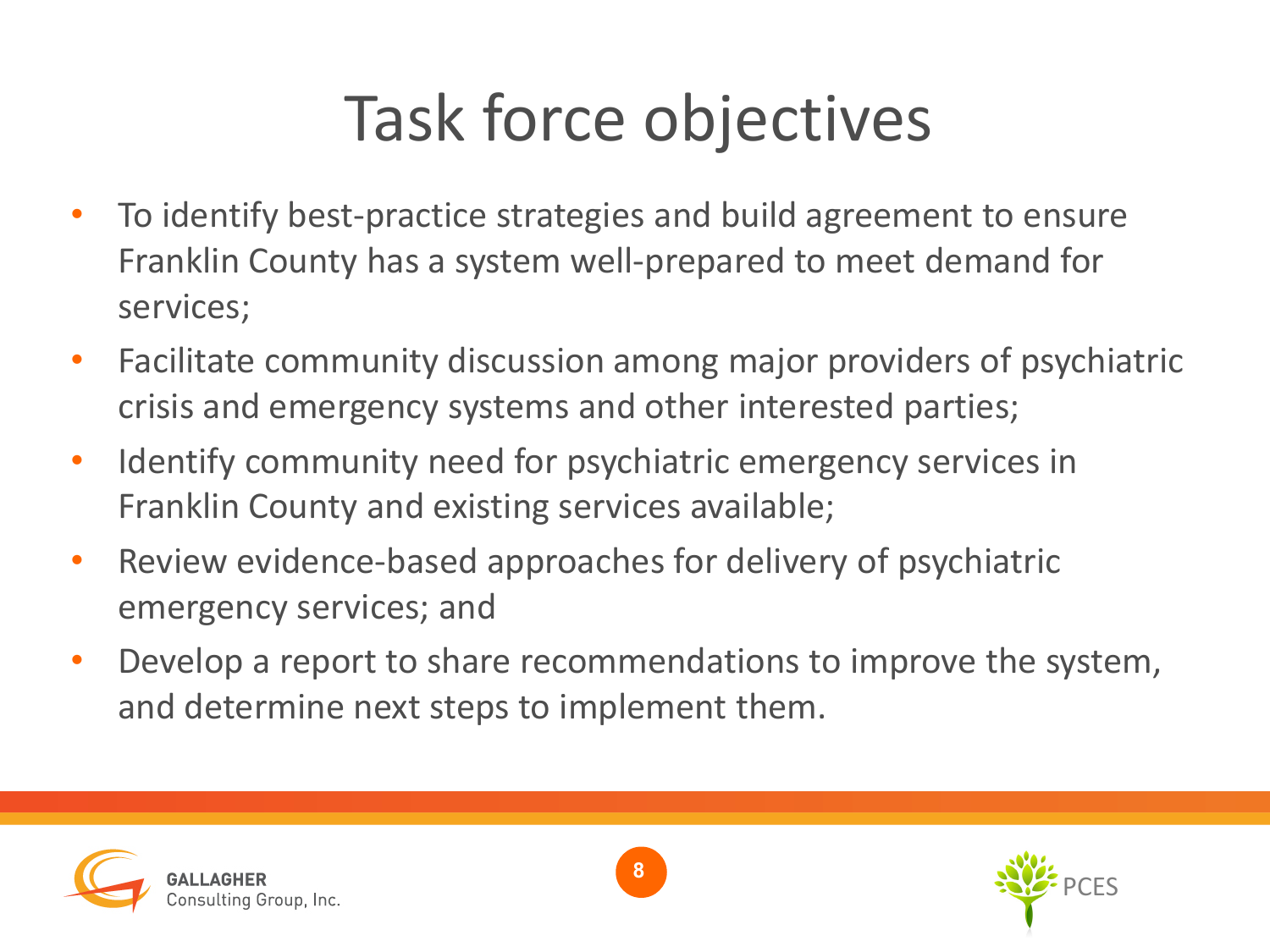# Funding partners and leadership

#### **FUNDERS**





#### **PROJECT TEAM LEADERS**

Phil Cass, Ph.D. Lisa Courtice, Ph.D. Jeff Klingler *Chief Executive Officer Executive Vice President President and CEO*

Central Ohio Trauma System The Columbus Foundation Central Ohio Hospital Council

David Royer **Mark Hurst, MD** Facilitator: *Chief Executive Officer Medical Director* Annie Gallagher ADAMH Ohio Department of Mental Health Gallagher Consulting Group





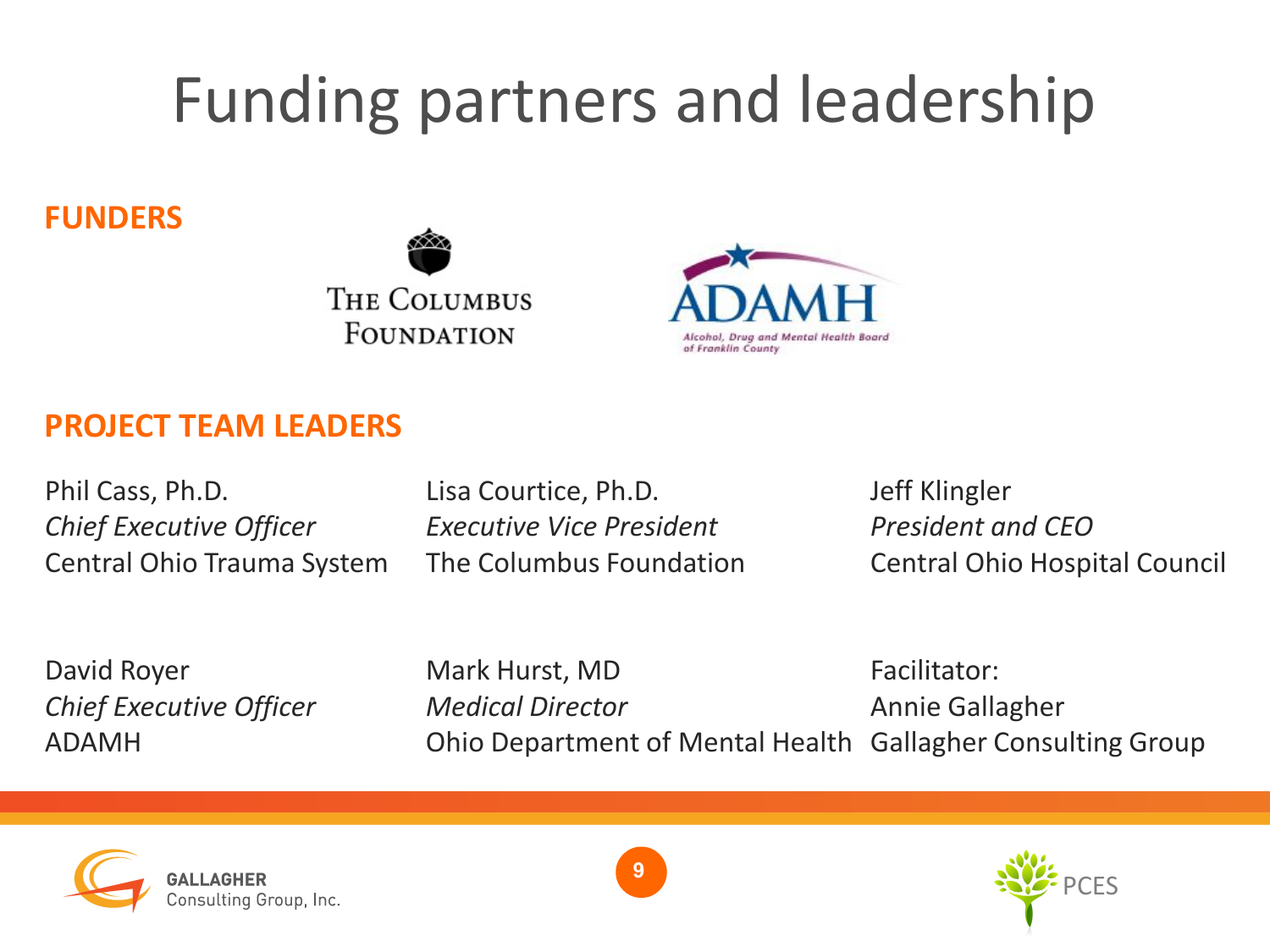### Task force members

#### **ADAMH Franklin County**

David Royer - Chief Executive Officer Delany Smith, MD - System Chief Clinical Officer

**Central Ohio Hospital Council** Jeff Klingler - President and CEO

**Central Ohio Trauma System** Phillip H. Cass, PhD - Chief Executive Officer

**The Columbus Foundation** Lisa Courtice, PhD - Executive Vice President

**Dublin Springs** Garry Hoyes - Chief Executive Officer

**Maryhaven** Paul Coleman, JD - President and CEO Sara McIntosh, MD - Medical Director

**Mount Carmel West** Sharon Hawk-Carpenter – Unit Director Sean McKibben - President and Chief Operating Officer

**National Alliance of Mental Illness, Franklin Co.** Rachelle Martin - Executive Director

### **Netcare Access**

King Stumpp - President and CEO Pablo Hernandez, MD - Medical Director

#### **Nationwide Children's Hospital**

David A. Axelson, MD - Chief of Psychiatry & Medical Director of Behavioral Health

#### **Ohio Department of Mental Health**

Mark Hurst, MD- Medical Director Twin Valley Behavioral Health Veronica Lofton - Chief Executive Officer Alan Freeland - Chief Clinical Officer

**Ohio Hospital for Psychiatry**  Marcia Berch, RN, MSN, NE – Chief Executive Officer

#### **Ohio Health**

Dallas Erdmann, MD - Medical Director of Behavioral Health & Chairman Department of Psychiatry Connie Gallaher - System Vice President

#### **OSU Wexner Medical Center/Harding Hospital**

John Campo, MD - Chair, Department of Psychiatry Natalie Lester, MD - Director, Psychiatric Emergency Services Amanda Lucas, MEd, MBA - Executive Director & Chief Operating **Officer** 

#### **Osteopathic Heritage Foundation**

Terri Donlin Huesman - Vice President Program

#### **Primary One Health**

Reed Fraley - Senior Director Beth Whitted, MBA, Dr.PH – Director of Regional Operations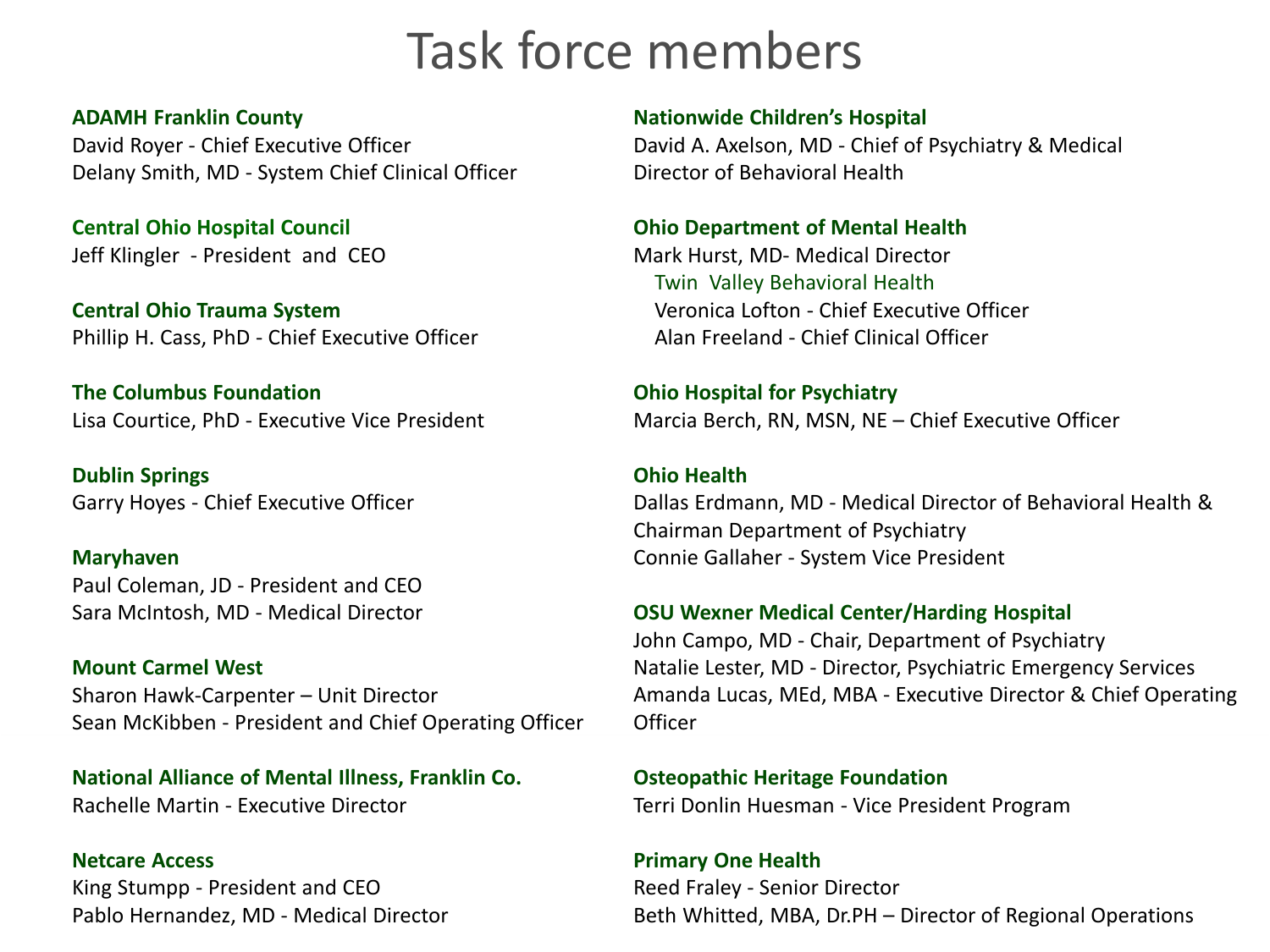# Task force process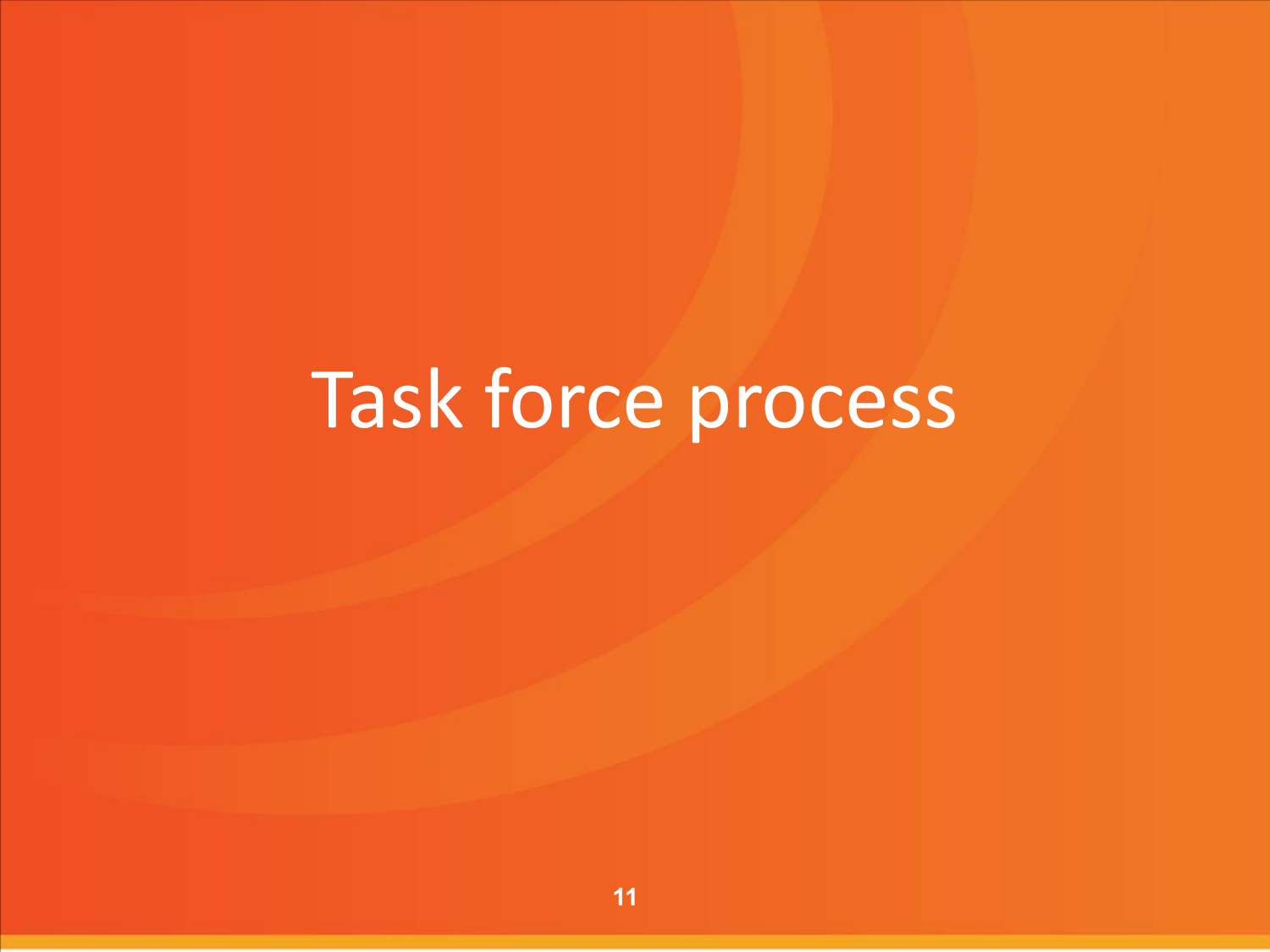- Group meetings begin November, 2014
	- 5 regular meetings
	- 1 half-day retreat/extended session
- Foundational understanding and consensus
	- Solutions must be patient-driven, evidence-based
	- Process must be inclusive





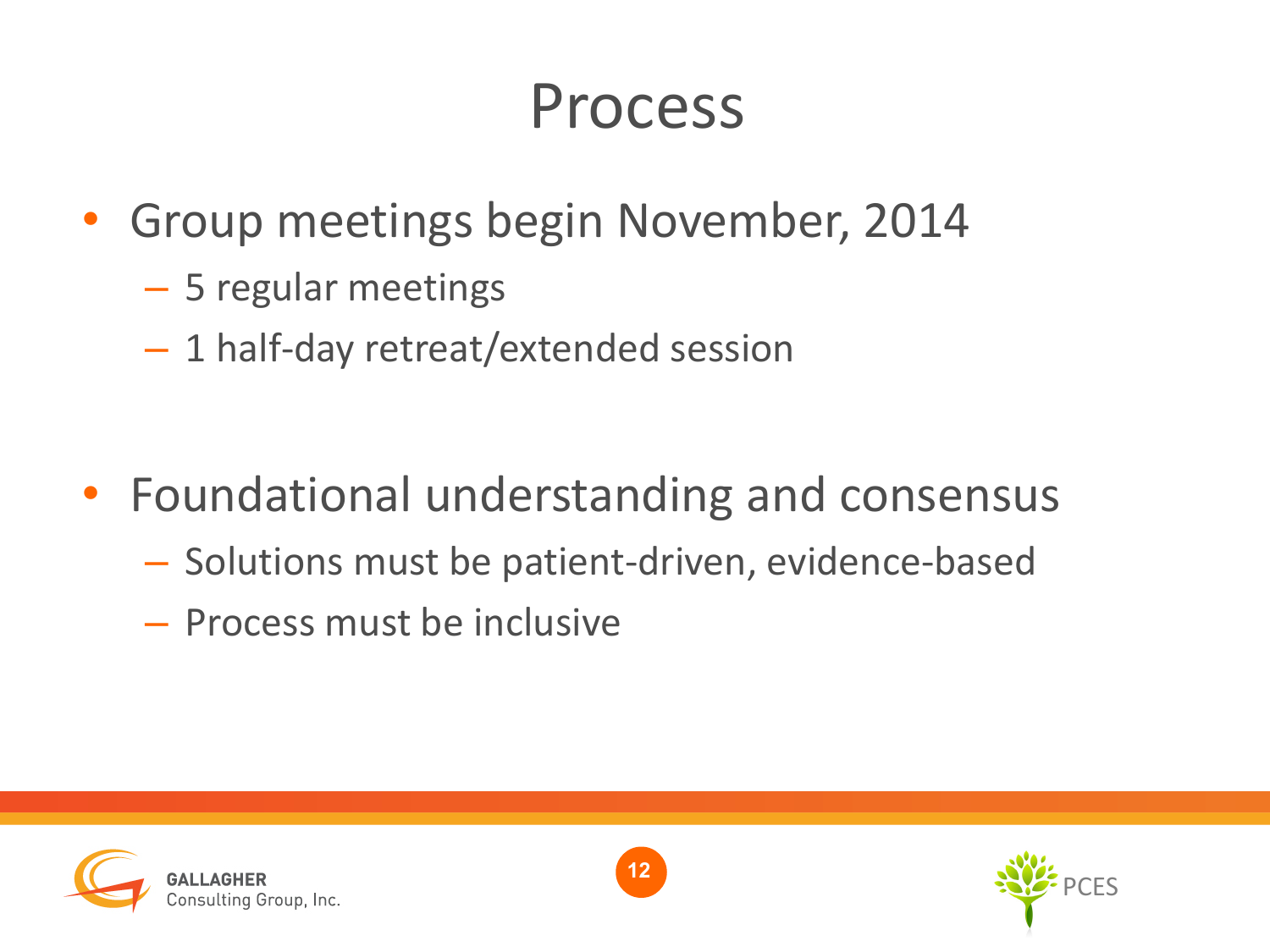# Members' expectations for effort

- Ensure region has comprehensive system of care for individuals who present in crisis for mental health or addiction issues
- Develop clinical solutions for early intervention and better integration of care
- Develop long term solution to improve system
- Policy recommendations and changes
- Better understanding of the entire system
- Take real action





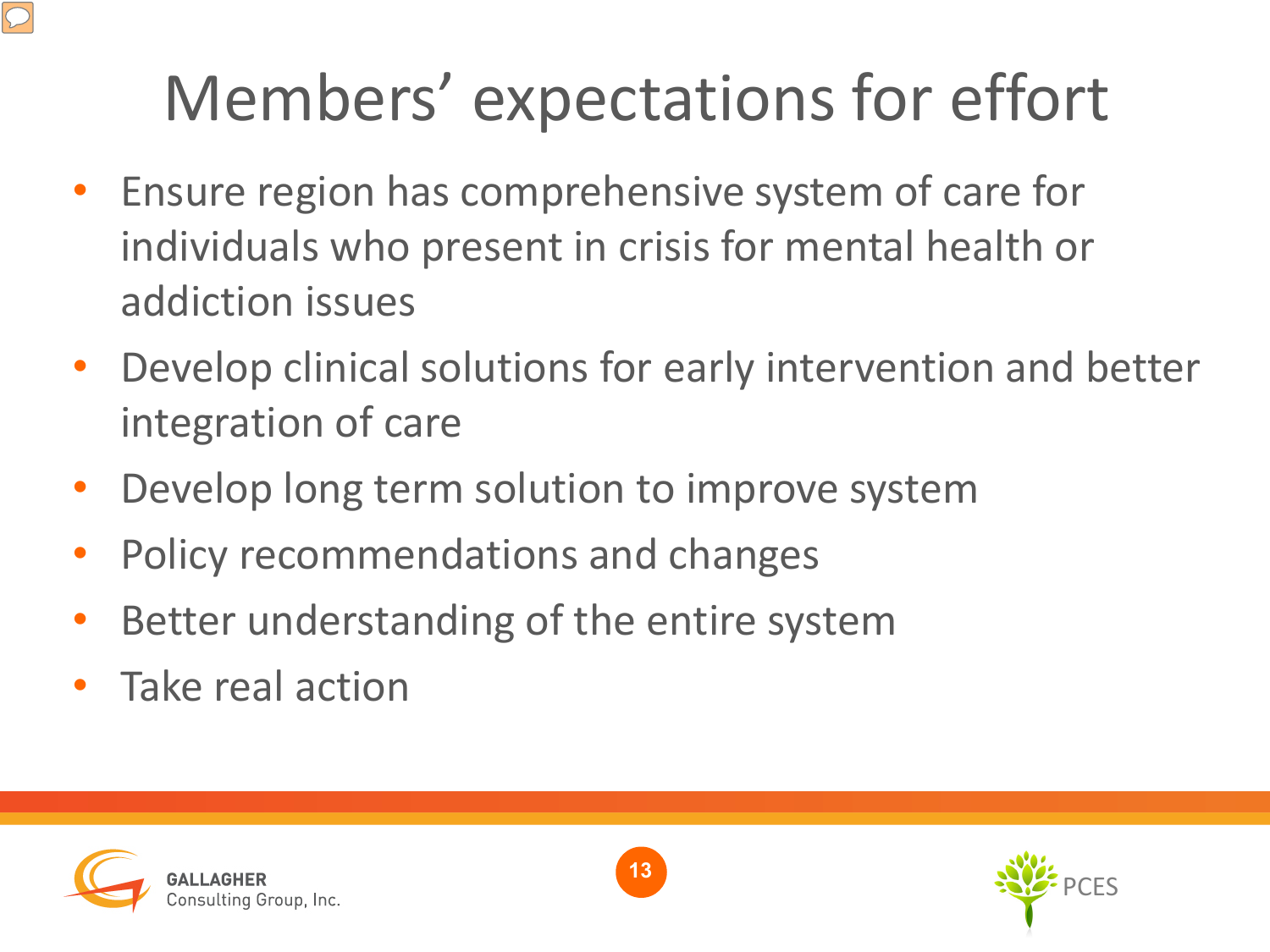### Members' expectations for effort

- Reduce ER use for psychiatric crisis
- Scale solution to meet growing need
- Group remains together beyond initial effort





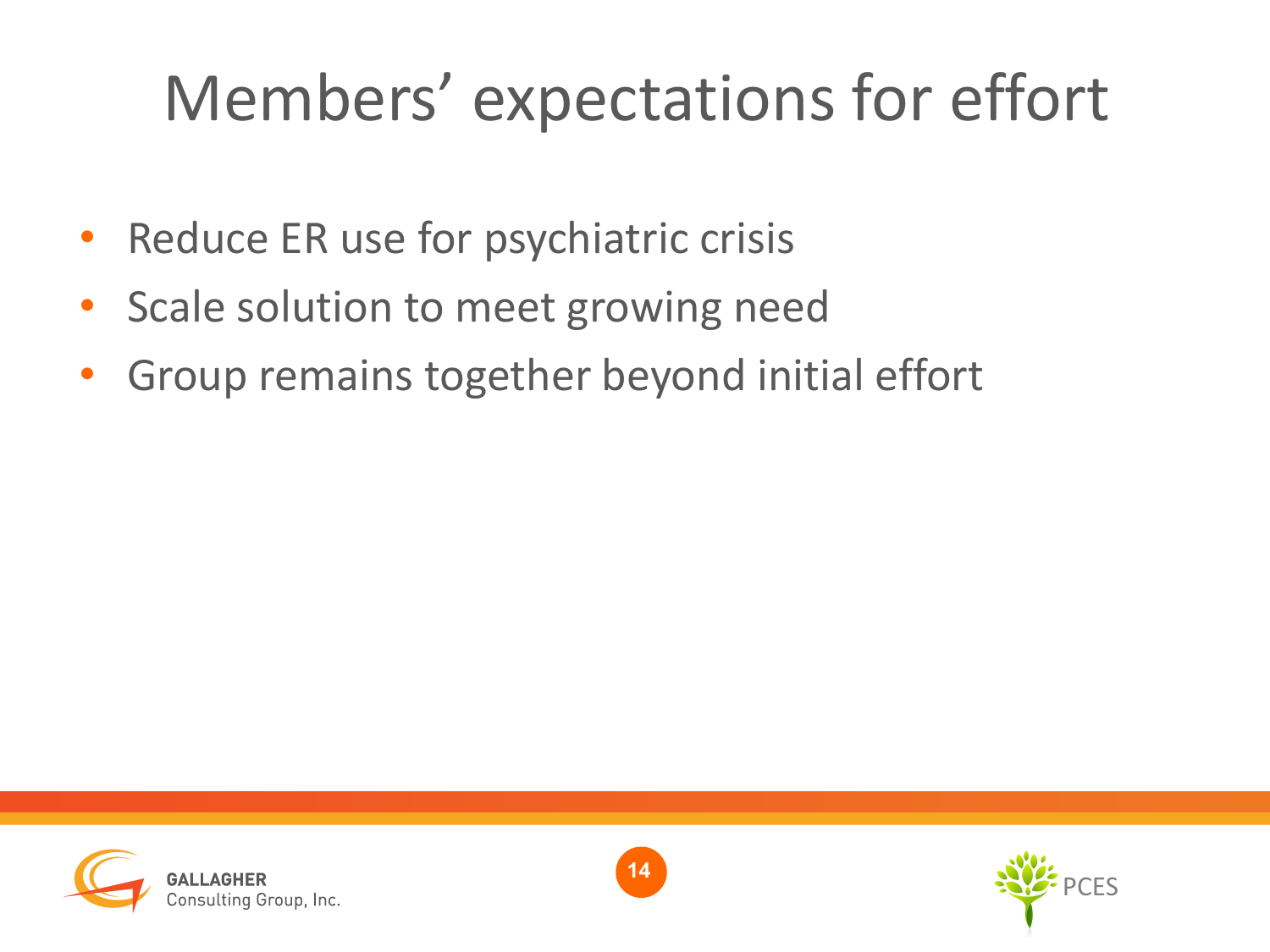Nov 2014 Information sharing Review existing providers & services Results of member interviews

#### Dec 2015

Review of Bed Board: *"Right Patient, Right Bed, Right Time"*

Problem identification

Define task force goals

#### Jan 2015

Mapping exercise of current system: Review, analysis, evaluation





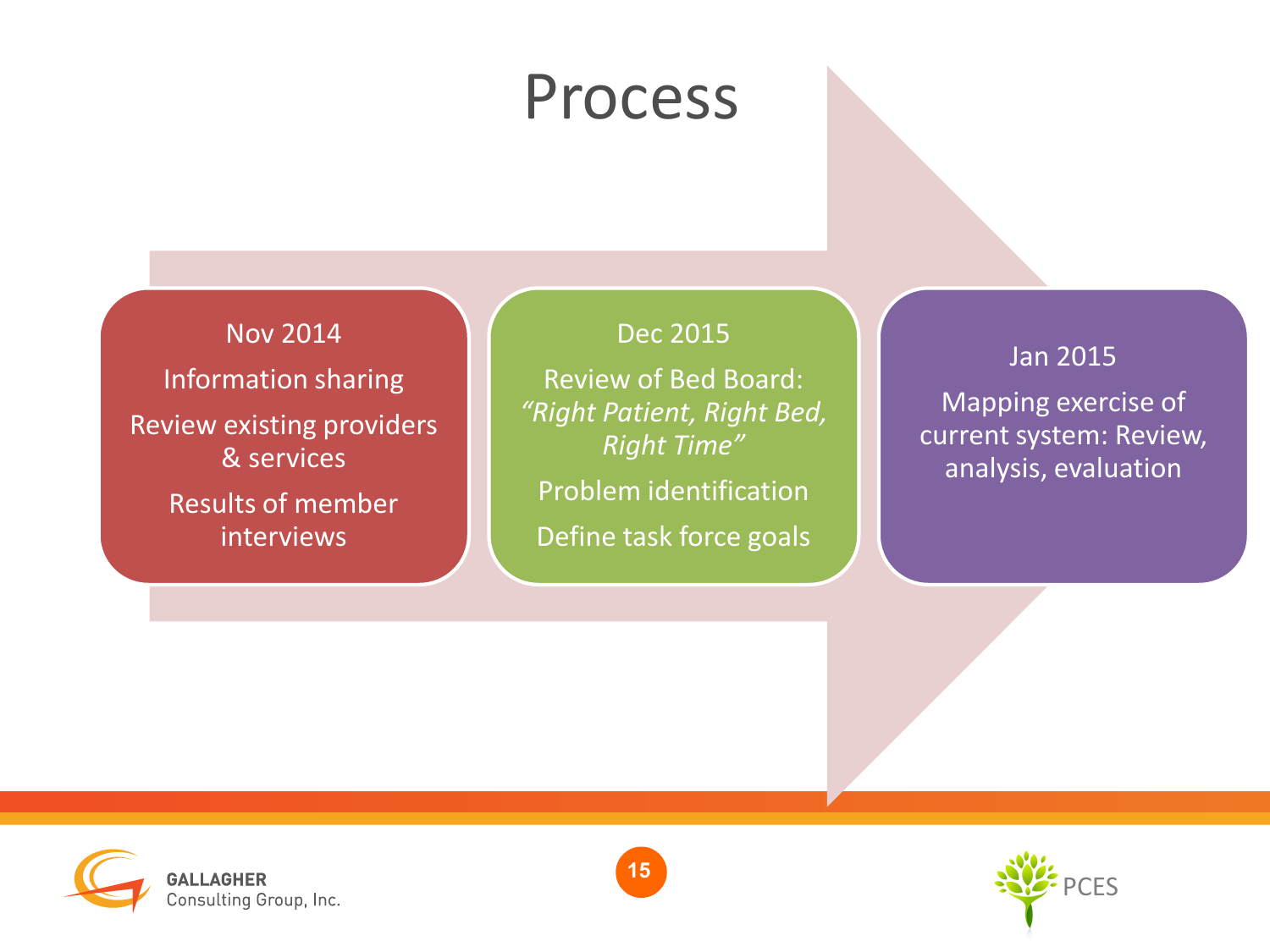Feb 2015

Guest panel: Director Plouck, Director McCarthy & Molina

Further review of bed board data

#### March 2015

Presentation and discussion of national best practices

Initial discussion about solutions

#### April 2015

Meeting & half-day retreat to begin developing recommendations

> Individual work on recomendations





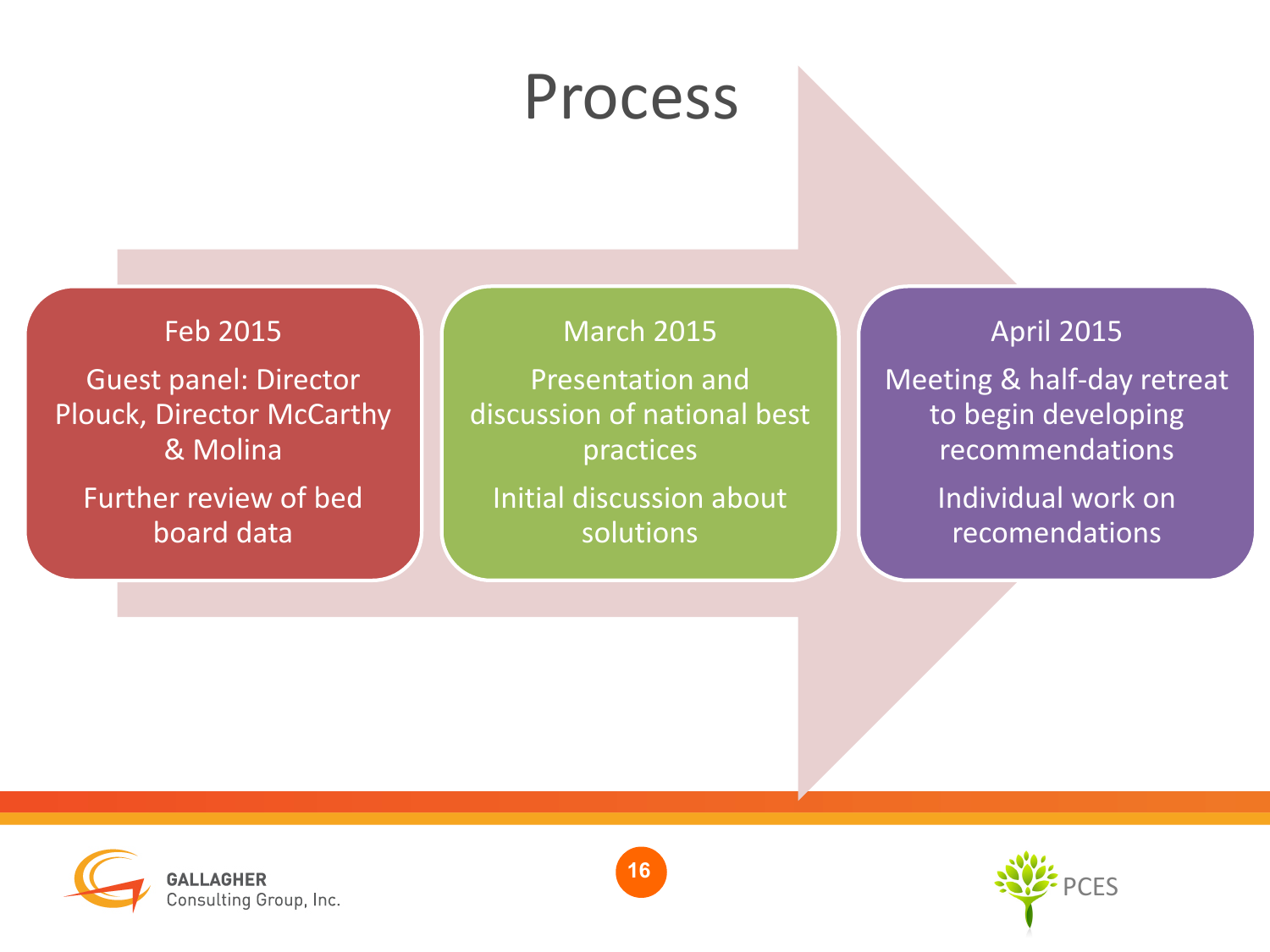May 2015 Document review process

Continued work on recommendations

#### June 2015

Finalize draft recommendations

Discussion about importance of stakeholder involvement

Aug-Sept 2015 Stakeholder outreach Work group development





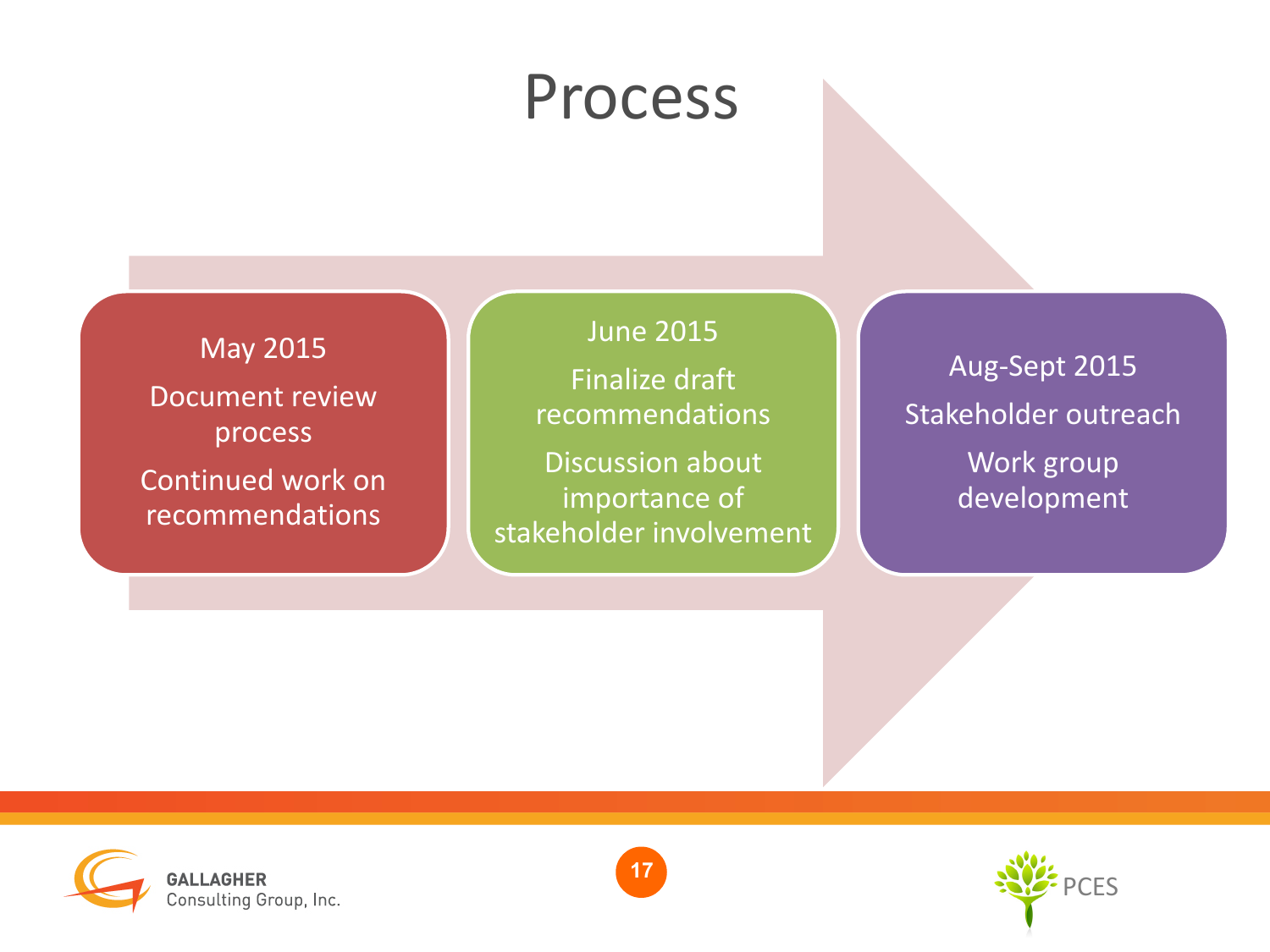Oct 2015

Incorporate stakeholder feedback

Continue work group implementation

Nov 2015 Task force meeting Rollout recommendations

Dec 2015 – forward Re-charter task force Ongoing implementation





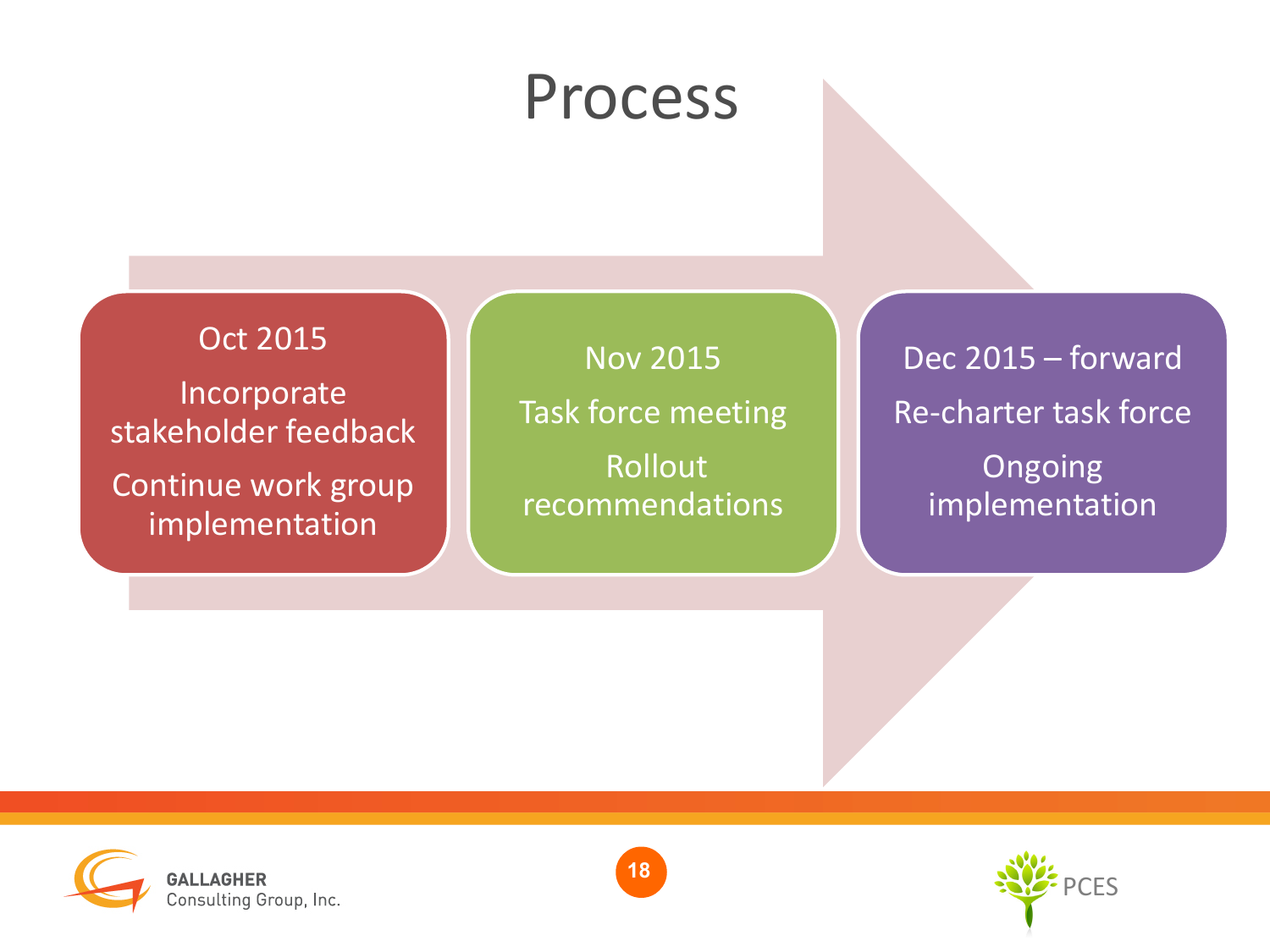# Initial recommendations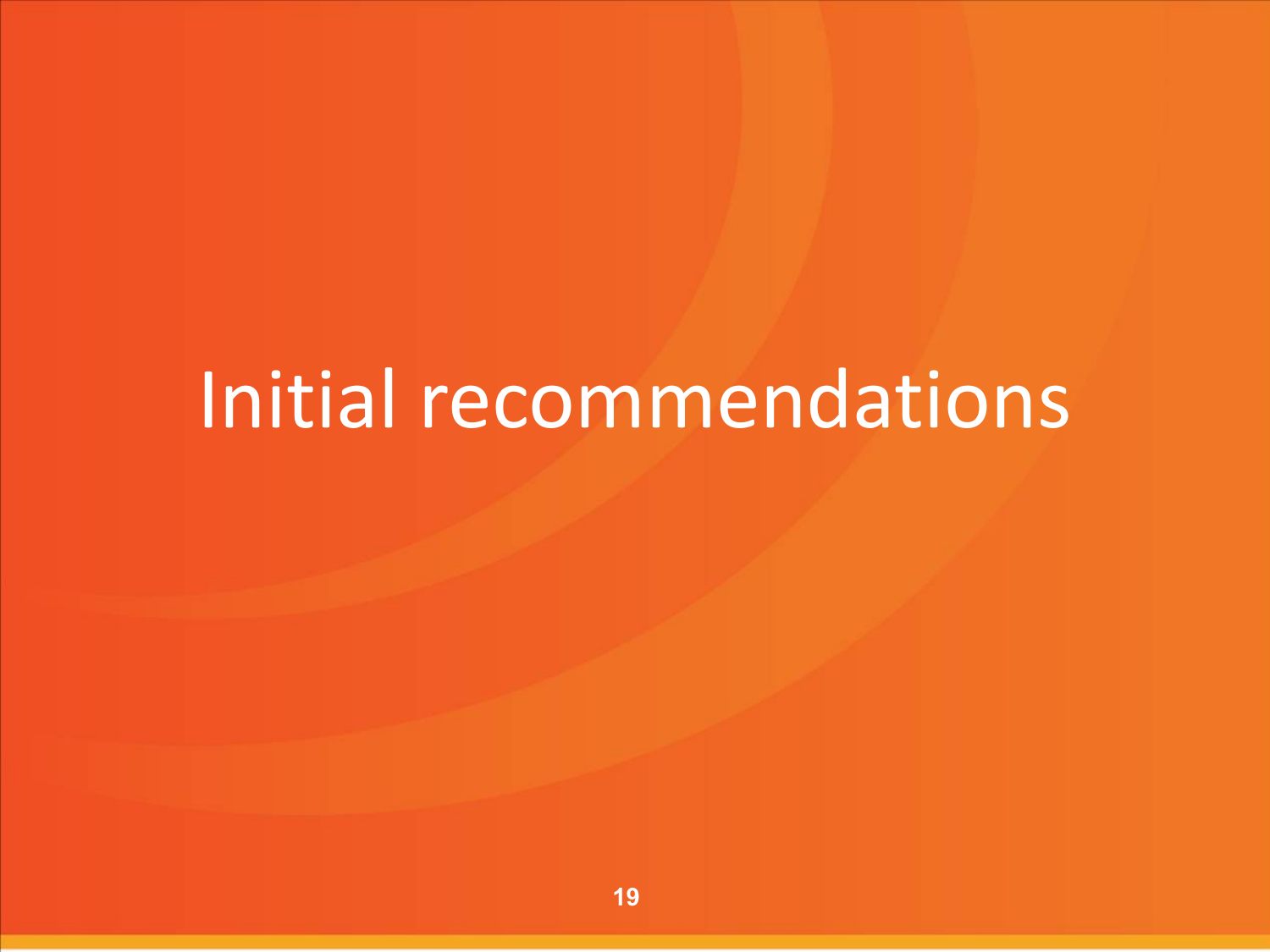# Goals

- Increase access to patient-centered mental health and addiction-related crisis services and expand intermediate and ambulatory care options
- Decrease utilization of emergency departments and inpatient services and reduce the length of stay of psychiatric patients in emergency rooms
- Ensure equitable patient care regardless of payor source





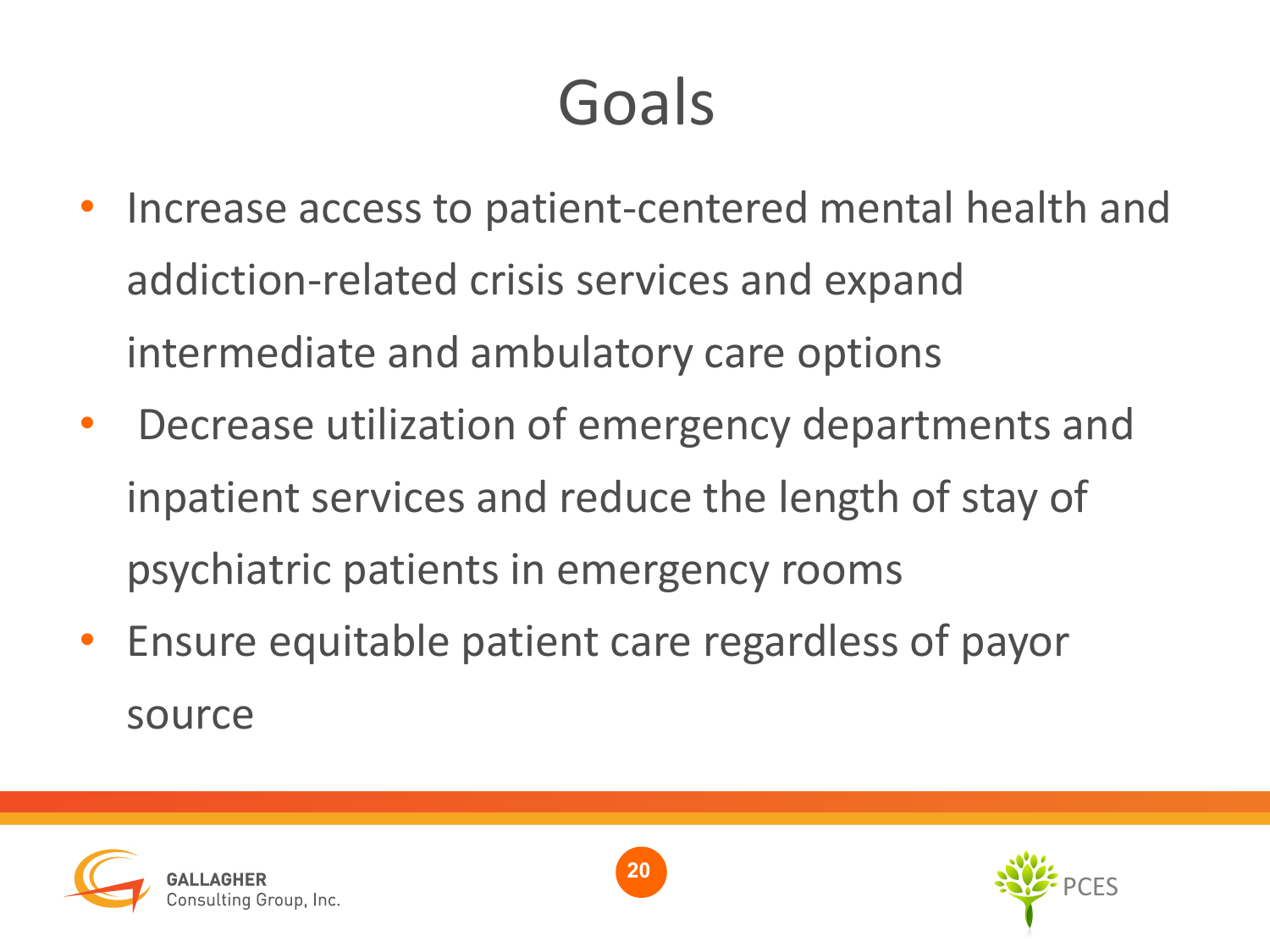### Recommendations



Create a comprehensive, centralized, collaborative system of crisis care for individuals experiencing mental health and/or addiction emergencies.

- Hub/spoke model: Netcare Access and The Ohio State University
- Creation of Oversight Body





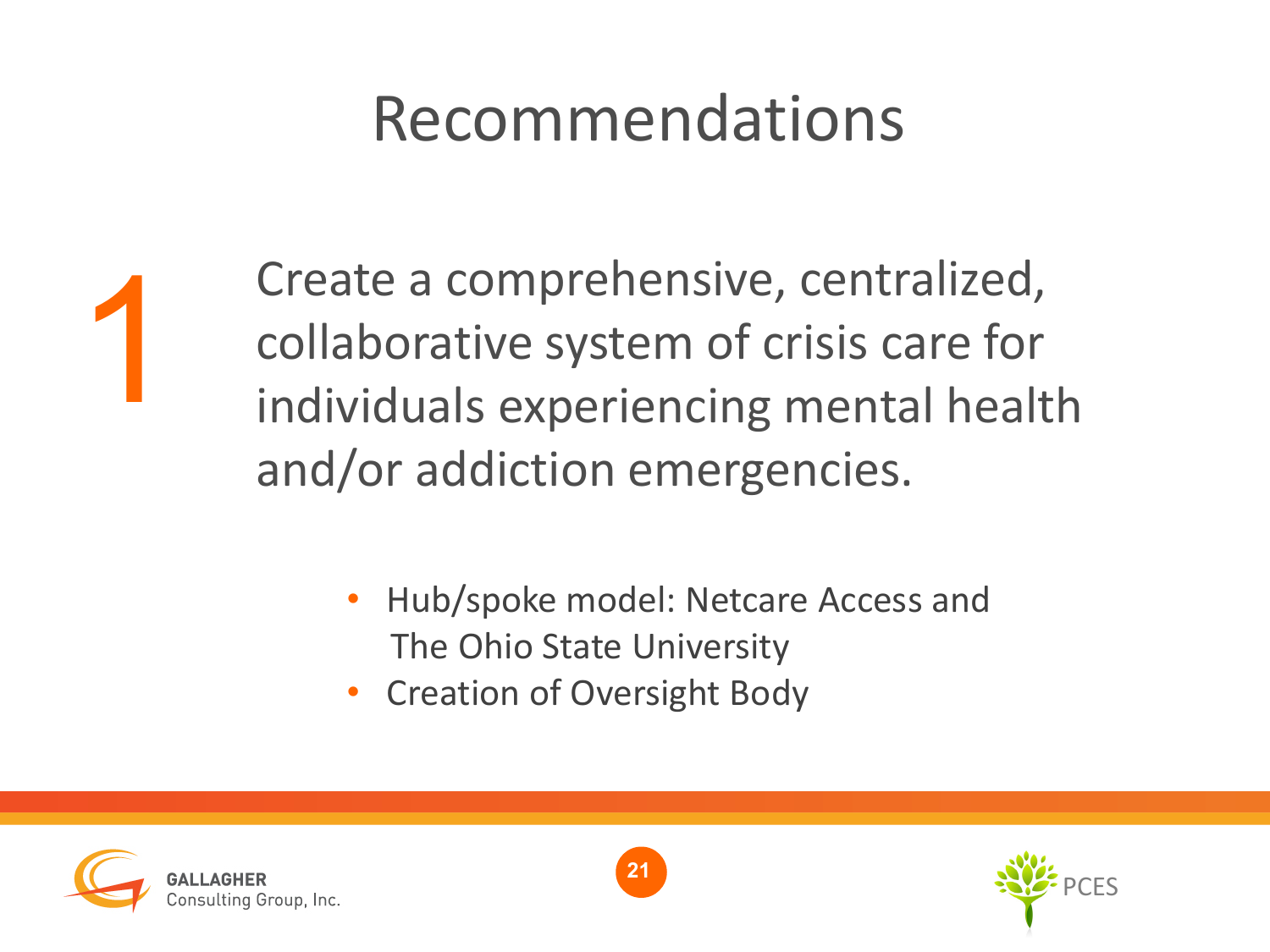# 1

### Recommendations *Centralized, Collaborative Model*

### **Hub & spoke model**

- Inclusive model with all spokes engaged and accountable
- Netcare and OSU hub
- Illustrative spokes
	- Law enforcement
	- EMS
	- Hospitals
	- AOD providers
	- Community health centers
	- Payors
	- Community and civic leaders
	- **Others**



#### **Work group co-chairs**

John Campo, MD - Chair, Department of Psychiatry, OSU/Wexner Medical Center King Stumpp - President and CEO, Netcare





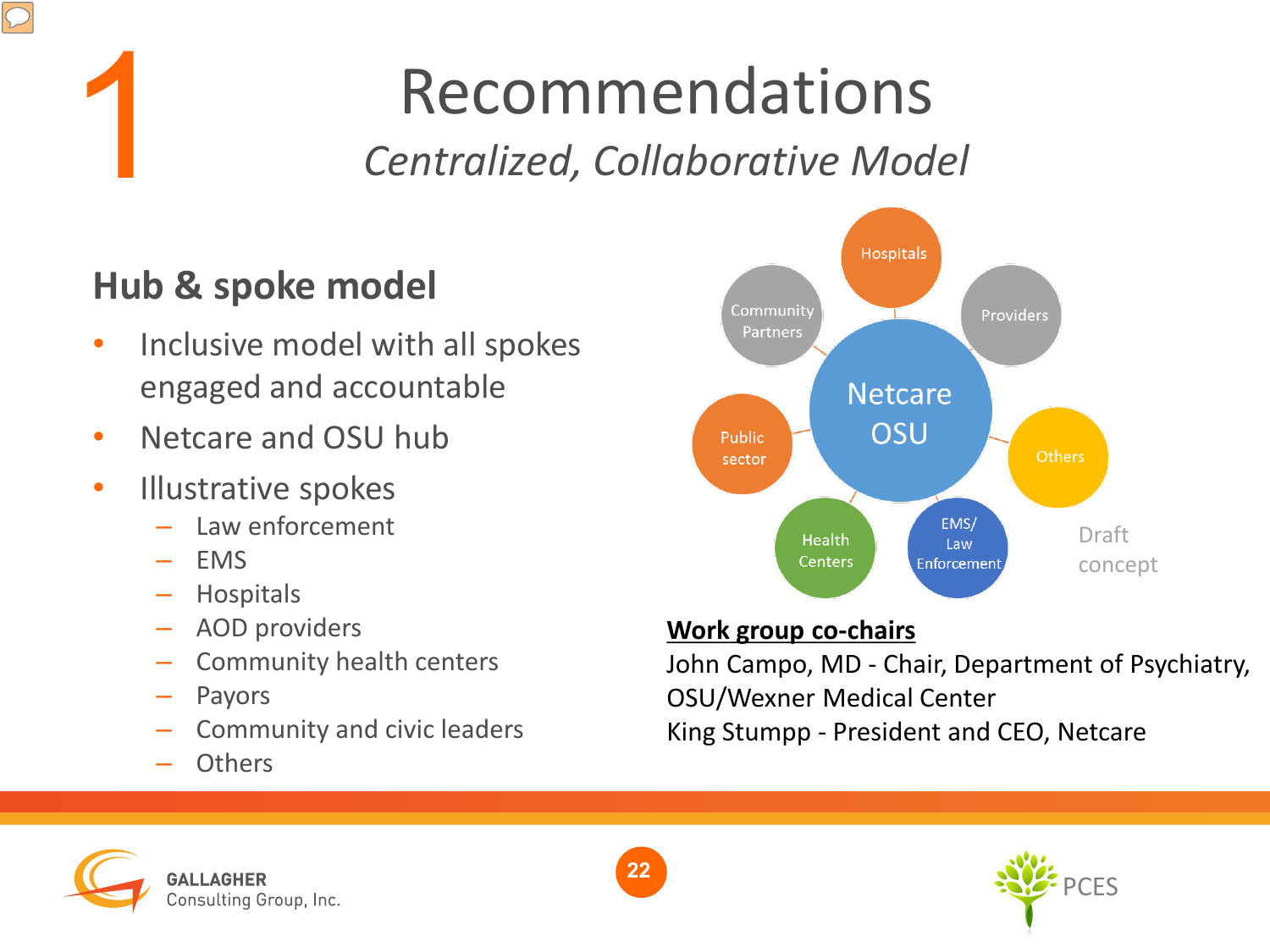### Recommendations



Identify and develop additional options for intermediate and ambulatory care for individuals in need of mental health and/or alcohol and drug addiction treatment.

- Expand role of select community mental health centers (pilot program)
- Increase the number of sub-acute detox beds and ambulatory treatments.
- Increase the use of crisis action teams, mobile crisis teams, and telepsychiatry.





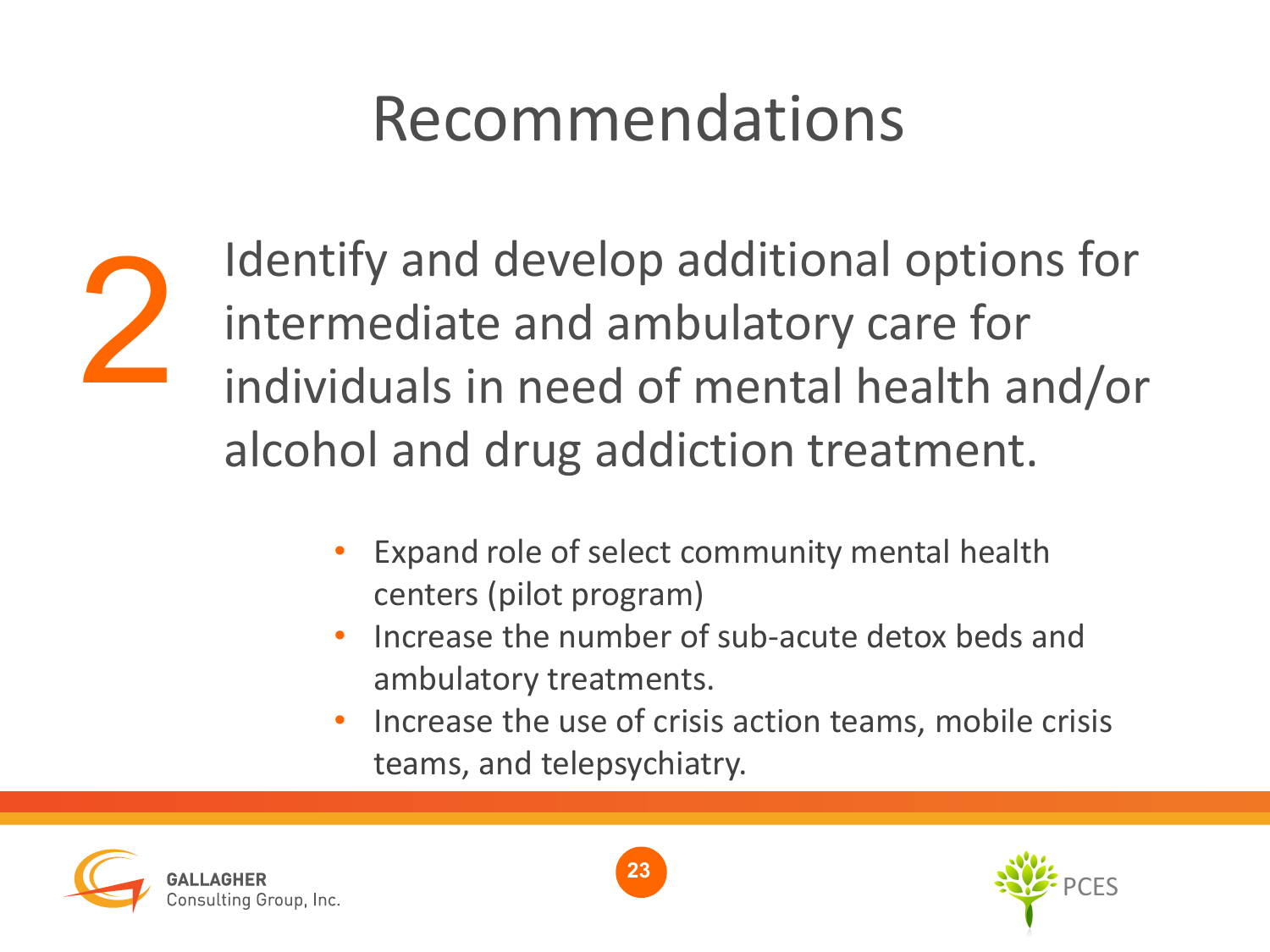



Build collaborative, effective working relationships with the payor community to favorably encourage an improved model which ensures that patients receive access to high quality care in a costefficient manner.

- Foster positive, productive relationships with payors
- Work with public officials to eliminate barriers to necessary treatment because of the IMD exclusion
- Improve collaboration and communication between clinical service providers and payers by developing a standardized care coordination system that transcends specific levels of care





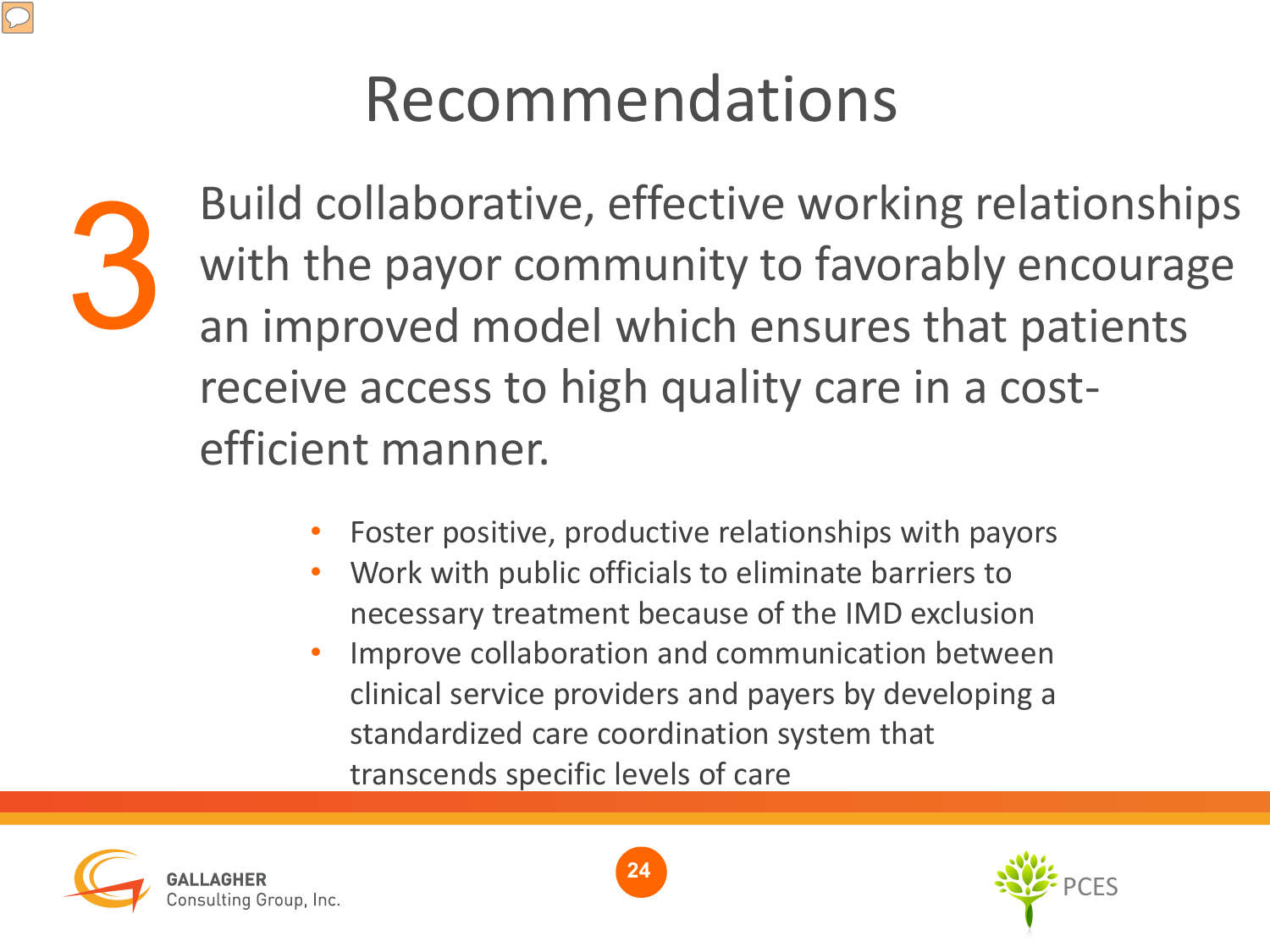# Next steps and implementation

- Share draft recommendations with key stakeholders to encourage conversation, solicit feedback, and make necessary changes (today's meeting)
- Re-charter Task Force to create new oversight group to handle implementation
- Develop and secure funding for initial implementation and ongoing clinical activities
- Facilitate the communication of final recommendations to key decision makers and potential funders





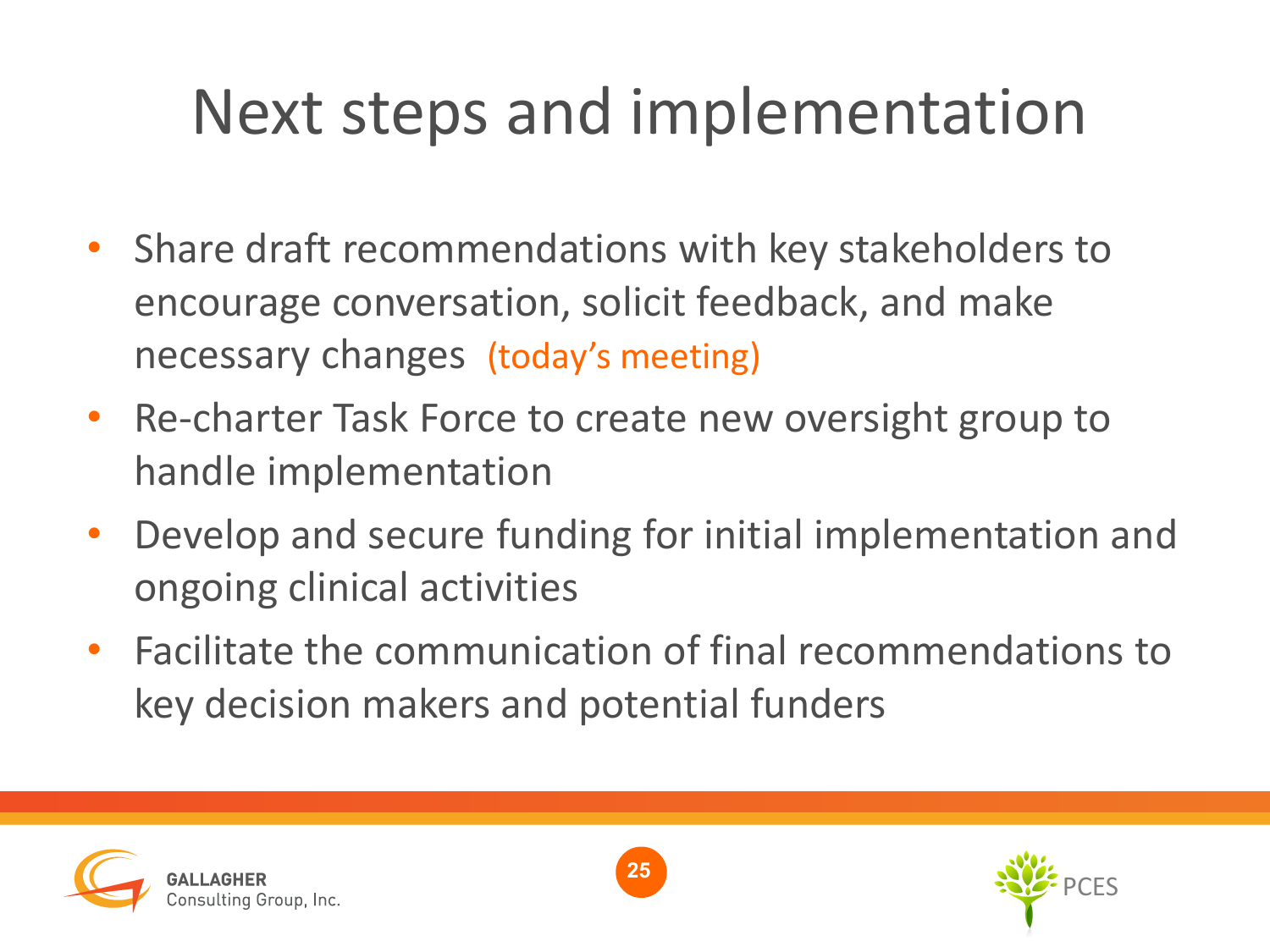# Work groups

| <b>WORK GROUP</b>                  | <b>OBJECTIVE</b>                               | <b>TIMING</b>                                                    |
|------------------------------------|------------------------------------------------|------------------------------------------------------------------|
| <b>Centralized System Design</b>   | To design a centralized, collaborative systems | September 2015-                                                  |
| Co-Chairpersons:                   | of crisis care which embraces the hub/spoke    | June 2016                                                        |
| John Campo                         | model.                                         |                                                                  |
| <b>King Stumpp</b>                 |                                                |                                                                  |
|                                    |                                                |                                                                  |
| <b>High Utilizers</b>              | Develop recommendations about how to           | September 2015 -                                                 |
| Chairpersons:                      | decrease consumption by high utilizers         | December 2015                                                    |
| Alan Freeland                      |                                                |                                                                  |
| <b>Delaney Smith</b>               |                                                |                                                                  |
| <b>COTS Psychiatric Task Force</b> | Leverage the existing COTS Psychiatric Task    | Started early 2015 -                                             |
| Chairpersons:                      | Force to make recommendations on reducing      | November 2015                                                    |
| <b>Phil Cass</b>                   | lengths of stay of psychiatric patients and    |                                                                  |
| Jeff Klingler                      | developing a standardized definition of        |                                                                  |
|                                    | Psychiatric ED surge                           |                                                                  |
|                                    |                                                |                                                                  |
| <b>Bed Board Realignment</b>       | Study and realign the Bed Board                | Timing is dependent upon the<br>results of the other work groups |
| Chairpersons:                      |                                                | September 2015-                                                  |
| Dallas Erdmann                     |                                                | <b>TBD</b>                                                       |
| <b>Jeff Klingler</b>               |                                                |                                                                  |
|                                    |                                                |                                                                  |